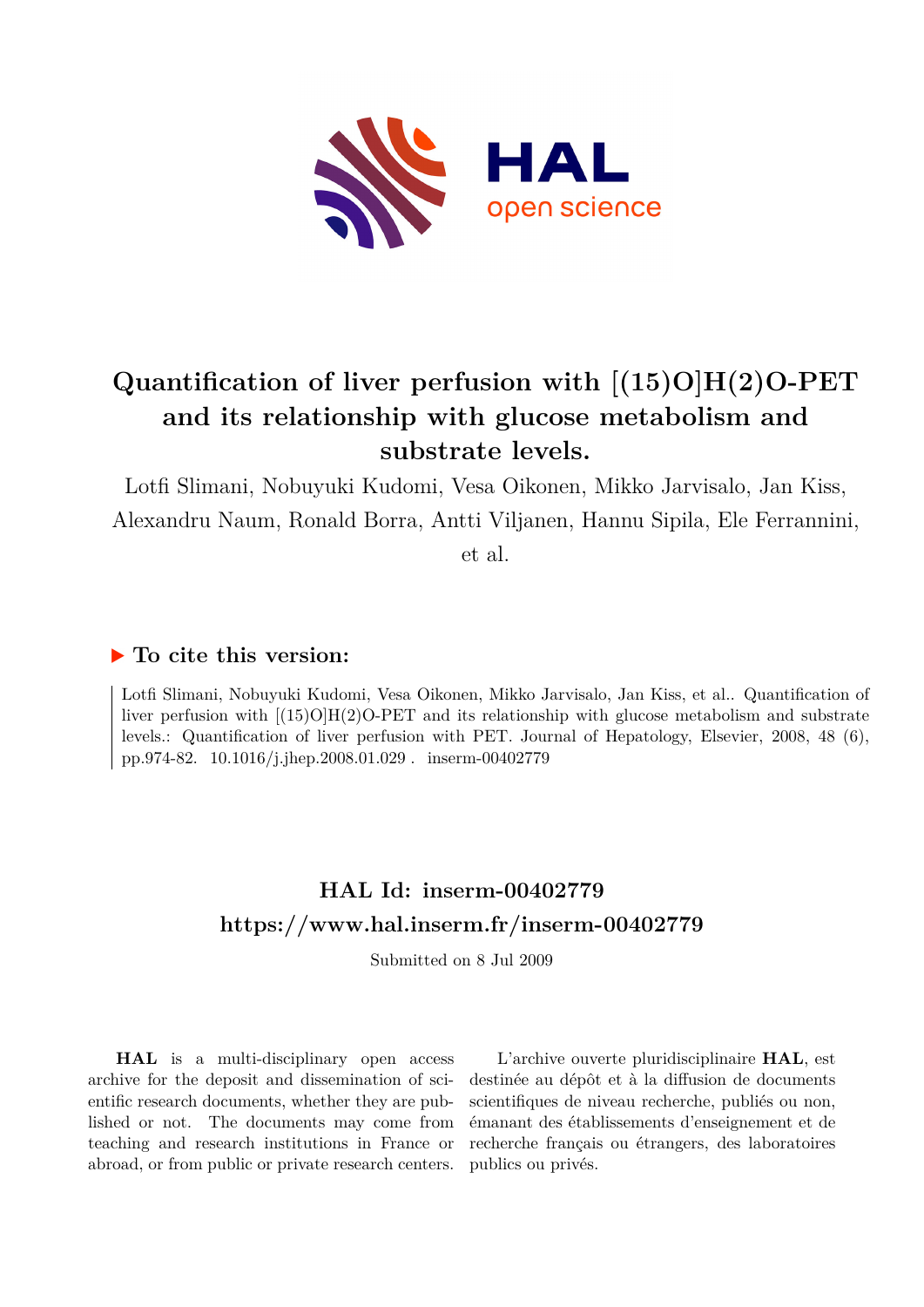# Quantification of liver perfusion with  $\rm I^{15}O|H_2O$ -PET and its relationship with glucose metabolism and substrate levels

Lotfi Slimani<sup>1</sup>, Nobuvuki Kudomi<sup>1</sup>, Vesa Oikonen<sup>1</sup>, M Jarvisalo<sup>1</sup>, Jan Kiss<sup>1</sup>, Alexandru Naum<sup>1</sup>, Ronald Borra<sup>1</sup>, Antti Viljanen<sup>1</sup>, H. Sipila<sup>1</sup>, Ele Ferrannini<sup>2,3</sup>, T. Savunen<sup>4</sup>, Pirjo Nuutila<sup>1,5</sup> and Patricia Iozzo<sup>1,2</sup>

<sup>1</sup>Turku PET Centre. Turku University Hospital. Turku. Finland: <sup>2</sup>Institute of Clinical Physiology, CNR National Research Council, Pisa, Italy; <sup>3</sup>Department of Internal Medicine, University of Pisa School of Medicine, Pisa, Italy; <sup>4</sup>Departments of Surgery and <sup>5</sup>Medicine, Turku University Hospital, Turku, Finland.

Running Title: Quantification of liver perfusion with PET

#### Corresponding authors:

Patricia Iozzo, MD, Ph.D Turku PET Centre, University of Turku P.O. Box 52, FIN-20521 Turku, Finland. Phone: +39 050 315 3525 Fax: +39 050 315 2166 E-mail: patricia.iozzo@ifc.cnr.it

Lotfi Slimani, Ph.D Turku PET Centre, University of Turku P.O. Box 52, FIN-20521 Turku, Finland.  $\text{Fax}$ : +358 2 231 8191 E-mail : lotfi slimani@hotmail.com

Word count, including text: 3471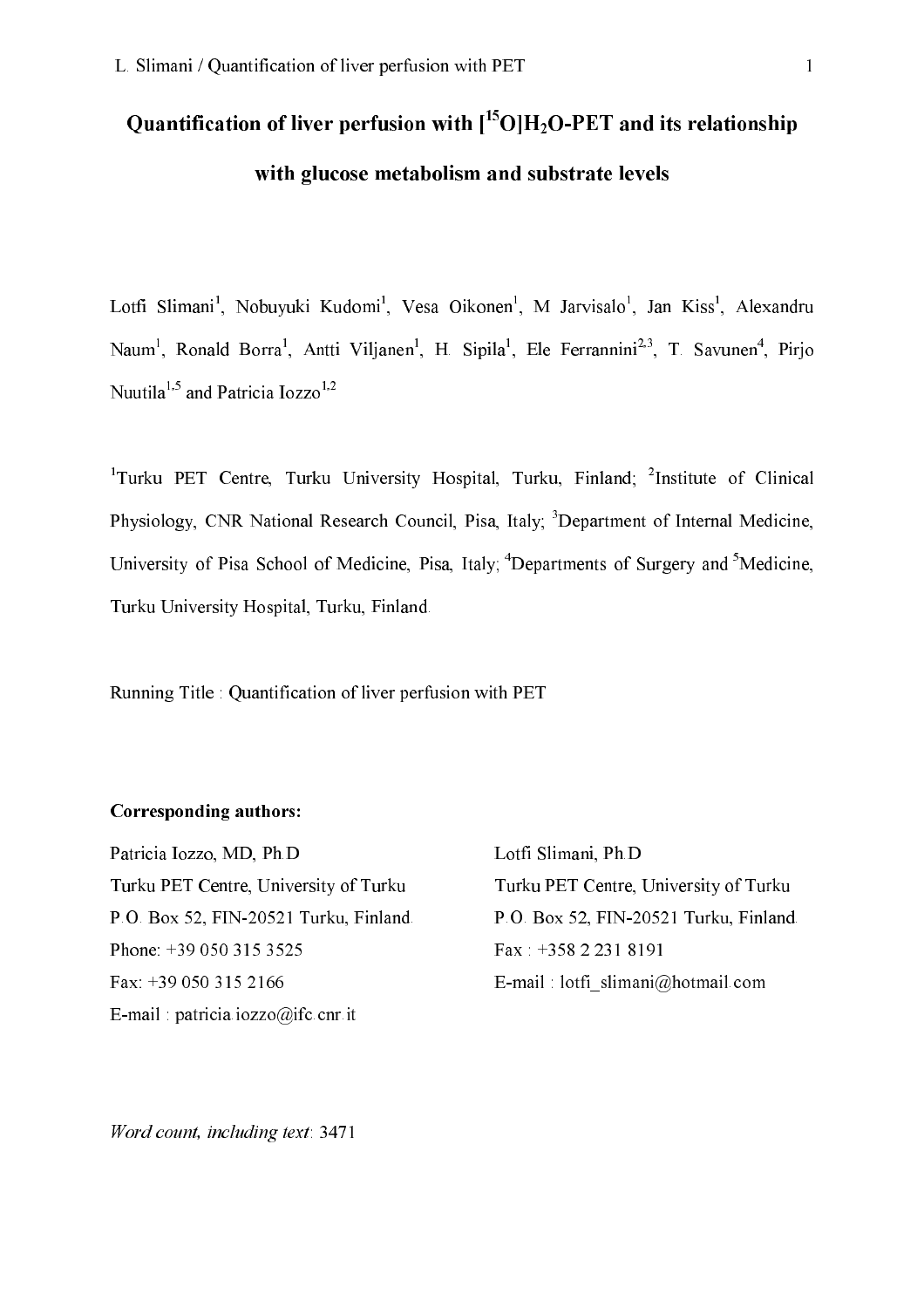#### Abstract (204 words)

Background/Aims: Hepatic perfusion plays an important role in liver physiology and disease. This study was undertaken to 1) validate the use of Positron Emission Tomography (PET) and oxygen-15-labeled water ( $\rm [^{15}O]H_2O$ ) to quantify hepatic and portal perfusion, and 2) examine relationships between portal perfusion and liver glucose and lipid metabolism.

Methods: Liver  $\left[{}^{15}O\right]H_2O$ -PET images were obtained in 14 pigs during fasting or hyperinsulinemia. Carotid arterial and portal venous blood were sampled for  $\left[{}^{15}O\right]H_2O$ activity; Doppler ultrasonography was used invasively as the reference method. A single arterial input compartment model was developed to estimate portal tracer kinetics and liver perfusion. Endogenous glucose production (EGP) and insulin-mediated whole body glucose uptake (wbGU) were determined by standard methods.

*Results*: Hepatic arterial and portal venous perfusion was  $0.15\pm0.07$  and  $1.11\pm0.34$  ml/min/ml of tissue, respectively. The agreement between ultrasonography and  $\left[{}^{15}O\right]H_2O$ -PET was good for total and portal liver perfusion, and poor for arterial perfusion. Portal perfusion was correlated with EGP ( $r=+0.62$ ,  $p=0.03$ ), triglyceride ( $r=+0.66$ ,  $p=0.01$ ), free fatty acid levels  $(r=+0.76, p=0.003)$ , and plasma lactate levels  $(r=-0.81, p=0.0009)$ .

Conclusions: Estimates of liver perfusion by  $[{}^{15}O]H_2O-PET$  compared well with those by ultrasonography. The method allowed predict portal tracer concentrations, which is essential in human studies. Portal perfusion may affect liver nutrient handling.

Keywords: Hepatic blood flow • Liver metabolism • compartmental modeling • parameter estimation • Portal vein • hepatic artery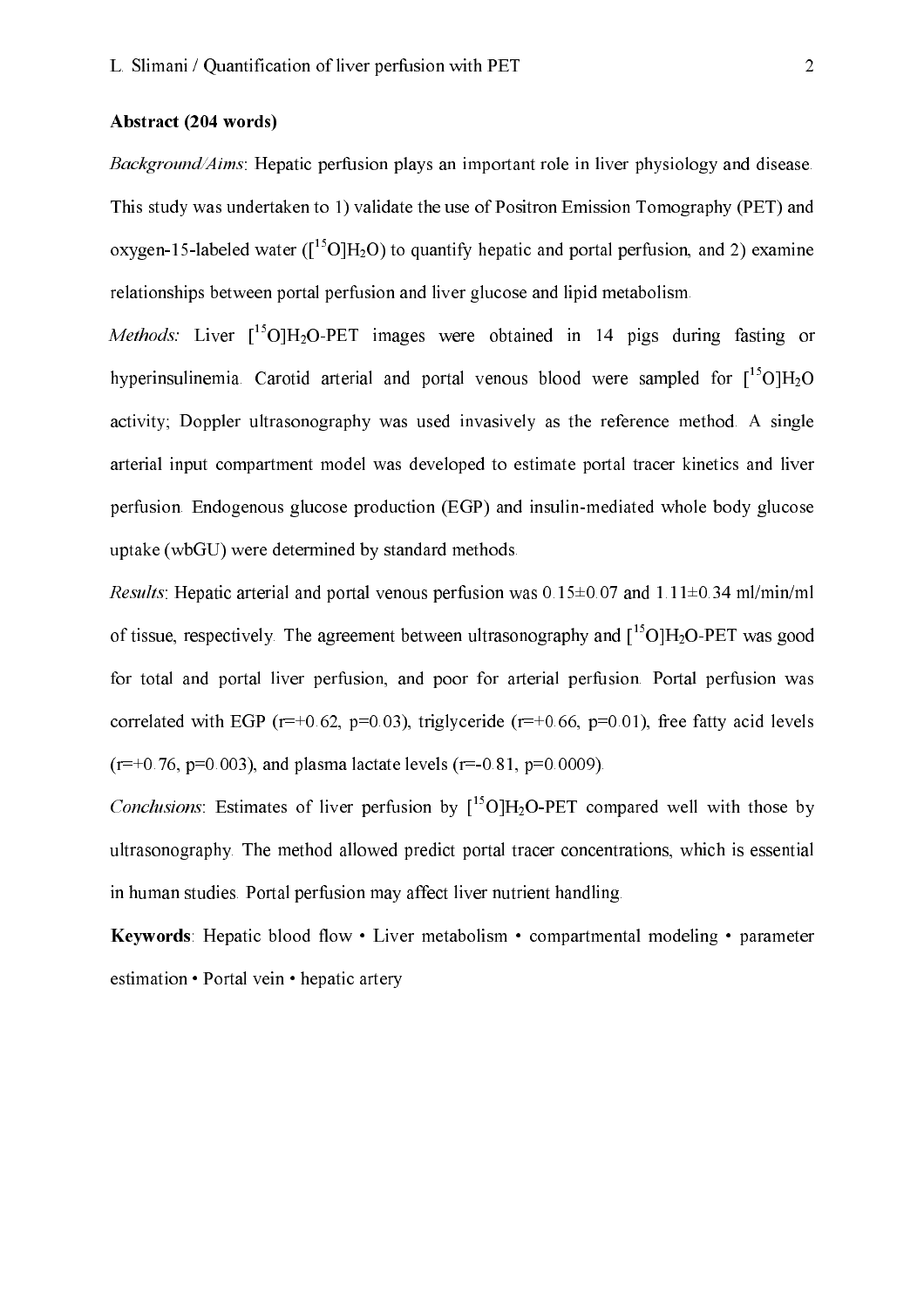#### Introduction

Hepatic blood flow is an important factor in liver disease of any severity. The occurrence of liver ischemia-reperfusion damage is a fundamental concern in liver trauma, sepsis, and liver transplantation. Portal blood flow was shown to be an independent predictor of patient survival in alcoholic hepatitis<sup>1</sup>. Hepatic blood flow is impaired in the fatty liver and responds to its amelioration<sup>2</sup>: thus, its assessment seems useful to evaluate the natural course of nonalcoholic fatty liver disease, and to monitor the effects of therapy<sup>2</sup>. While a reduced liver flow may be consequence of disease in the above examples, a physiological role of hepatic perfusion in regulating the metabolism of the organ is suggested by sparse evidence of a positive relationship between liver flow and hepatic glucose output<sup>3</sup> and triglyceride release in perfused organs<sup>4</sup>. The circulatory system of the liver has a dual blood supply. Venous blood, containing nutrients absorbed through a great portion of the gastrointestinal tract is drained into the liver by the portal vein. Arterial blood from the abdominal aorta is supplied to the organ via the hepatic artery. Interestingly, the reduction of portal in favour of arterial flow is associated with corresponding fatty spared liver areas<sup>5, 6</sup>.

Hepatic blood flow has been quantified with invasive techniques, including dye dilution<sup>7, 8</sup>, microspheres<sup>9</sup>, plethysmography<sup>10</sup>, and Doppler ultrasonography<sup>11</sup>. The latter method is used non-invasively to assess flow velocity in large vessels in humans. However, one important aspect in flow-regulated metabolism may be the exchange between blood and hepatocytes occurring at the microcirculatory level<sup>12</sup>, and liver microcirculation seems a more sensitive marker of disease and disease recovery as compared with macrovascular blood flow or velocity<sup>13</sup>. Positron Emission Tomography (PET) can be used in combination with the freely diffusible tracer oxygen-15 labelled water ( $\rm I^{15}O/H_2O$ ), as gold-standard in the quantification of perfusion in different organs<sup>14, 15, 16, 17, 18</sup>. Perfusion is expressed as blood flow per unit mass or volume of tissue  $(ml/min/g)$  or ml of tissue), incorporating both micro- and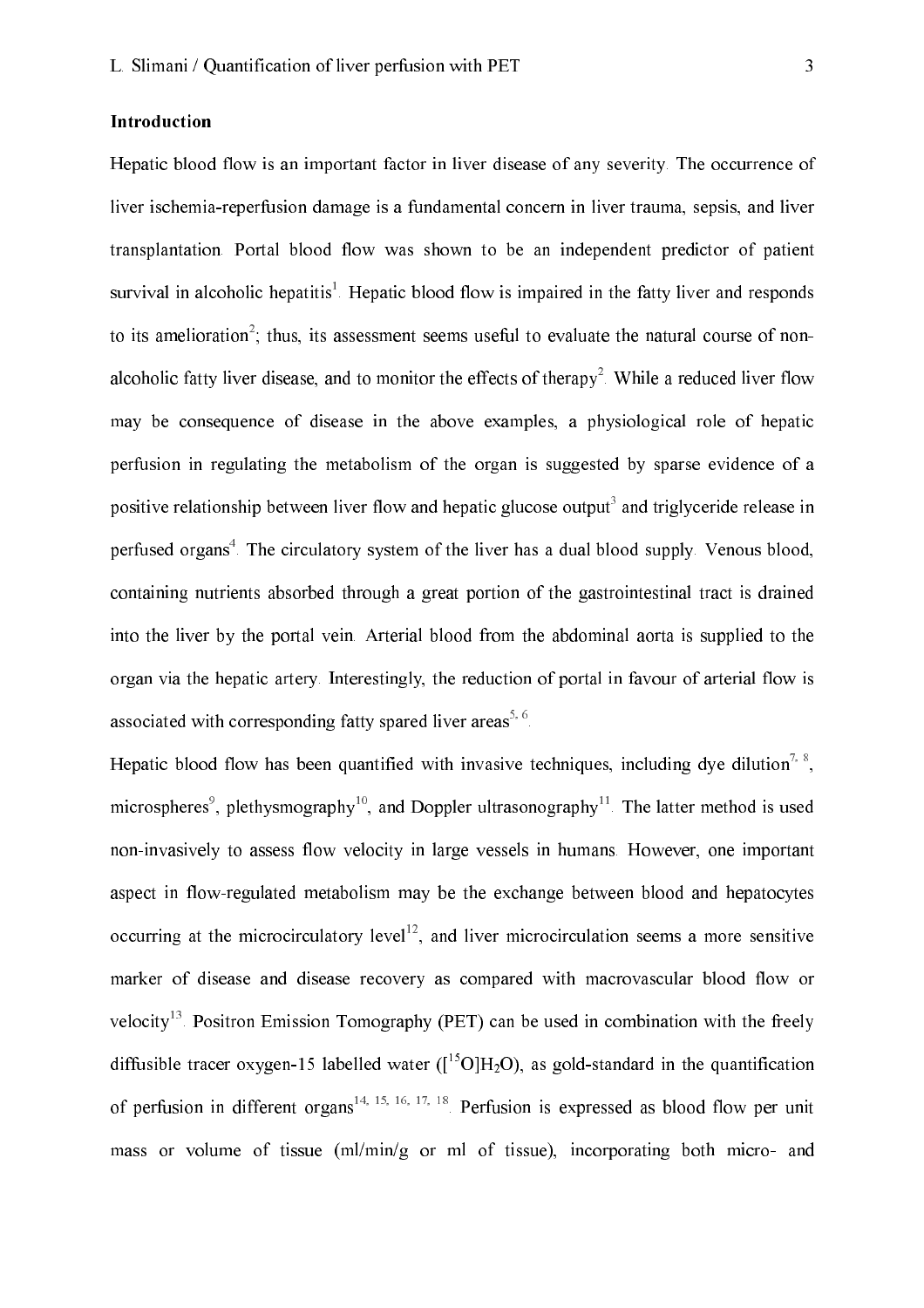macrocirculatory contributions. The mathematical modeling of PET data requires notion of tracer concentrations in the tissue (as determined in sequential images), and in the blood entering the organ, namely the input function. Different from all other organs, receiving only arterial blood that is accessible for direct measurement, the liver is characterized by a dual blood supply, and access to the portal vein is impractical in humans in vivo. A major contribution in this area has been provided by the work of Taniguchi et  $al^{19, 20, 21}$ , who developed a series of models to predict the portal input function from arterial measurements, and to estimate liver perfusion; unfortunately, these studies lack the comparison with an independent and validated method. Other authors<sup>9</sup> found some discrepancy between PET and microsphere techniques, which they attributed to the heterogeneity of arterial liver perfusion; in their study, the intra-arterial injection of microspheres prevented the direct evaluation of portal or total liver flow, given the interposition of splanchnic organs. Microvascular models were successfully validated against flow meter measurements, by using PET and  $C^{15}O^{22}$ , but the properties of this purely intra-vascular tracer cannot be extrapolated to those of freely diffusible  $[{}^{15}O]H_2O$ .

The current study was undertaken to validate the use of dynamic PET imaging and  $\int_0^{15} O(H_2O)$ in combination with a single-input, and a one-tissue compartment model for estimating the portal from the arterial liver input function, and quantifying hepatic arterial, portal vein, and total liver perfusion. In addition, endogenous glucose production (as previously reported in these animals<sup>23,24</sup>) and arterial and portal substrate levels were determined to verify the hypothesis of a relationship between portal flow and liver glucose and lipid metabolism. The study was conducted in the swine model, because Doppler ultrasonography was used invasively as reference method.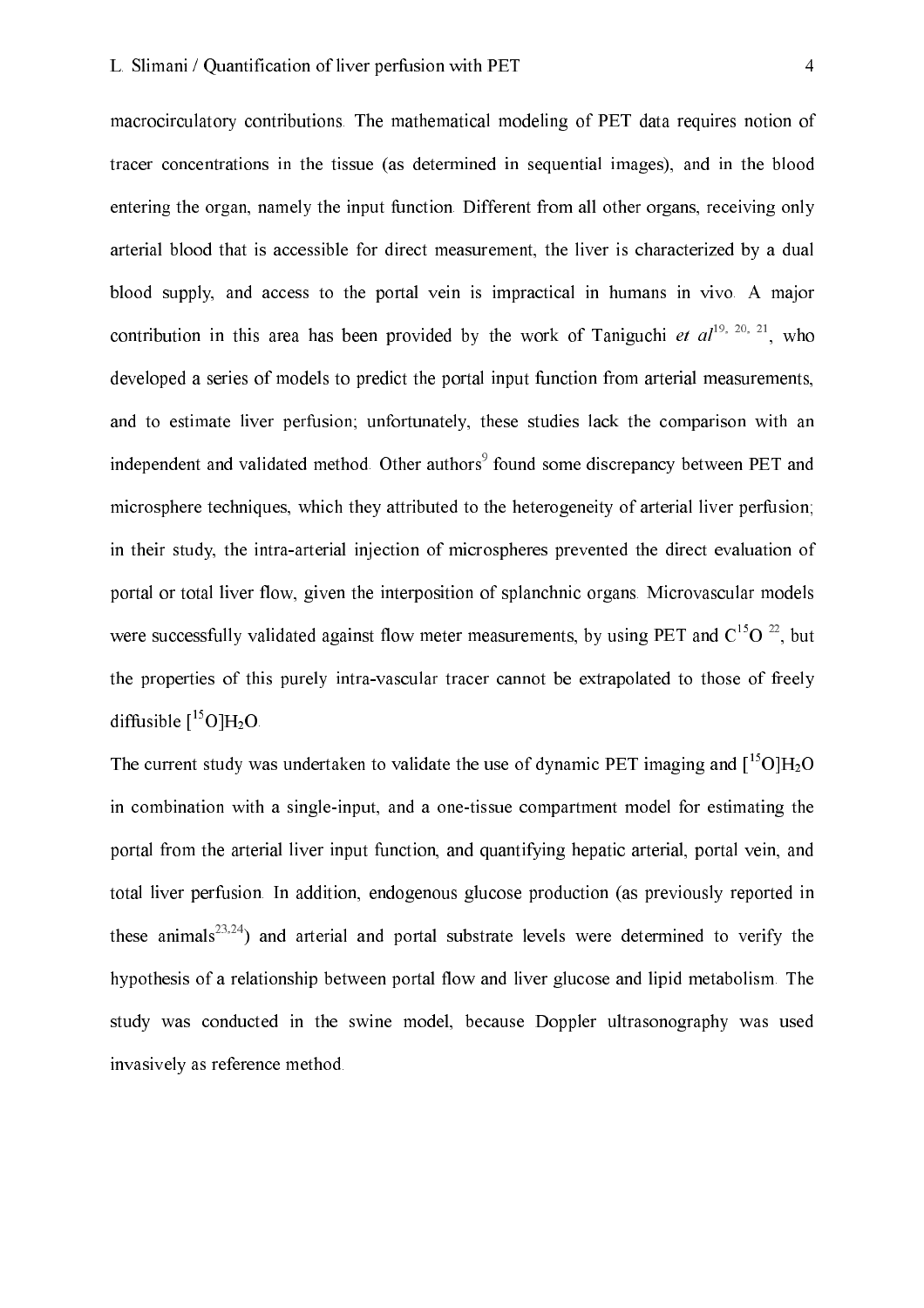#### **Material and methods**

Animal preparation Fourteen anesthetized pigs were deprived of food on the day prior to the study at 5:00 pm. Anesthesia was induced by injection of 1.0 g of ketamine into neck muscles before pig transportation to the operating theatre. Throughout the experiment, animals were kept anesthetized with ketamine and pancuronium (total of 1.5 g and 40 mg, respectively) and mechanically ventilated *via* tracheal intubation with oxygen and normal room air (regulated ventilation, 16 breaths per min). Catheters were placed in the femoral vein and carotid artery, for the administration  $\int_0^{15} O \, \mathrm{H}_2O$ , and for sampling of arterial blood, respectively. Splanchnic vessels were accessed by sub-costal incision; after dissection of the hepato-gastric ligament, purse string sutures were allocated to allow catheter insertion via a small incision in the portal vein. Doppler flow-probes (Medi-stim Butterfly Flowmeter, Medi-Stim AS) were placed around the portal vein and hepatic artery to determine blood velocity in each vessel; blood flow was monitored continuously and recorded eight times. The surgical access was closed, and the distal catheter extremities were secured to the abdominal surface to avoid tip displacement. The animals were then transported to the PET centre for tracer administration, liver imaging and blood sampling. Seven animals were studied during fasting and eight during euglycemic hyperinsulinemia, as previously described<sup>23,24</sup>. The protocol was reviewed and approved by the Ethical Committee for Animal Experiments of the University of Turku.

PET scanning Scans were performed using an ECAT 931-08/12 scanner (CTI Inc. Knoxville, TN) with a 10.5 cm axial field of view and a resolution of 6.7 mm (axial)  $x$  6.5 mm (in-plane) full width at half maximum (FWHM). A transmission scan was performed to correct for photon attenuation.  $\int_{0}^{15}$ O]H<sub>2</sub>O (806±50 MBq) was rapidly injected, a 345 sec dynamic  $[{}^{15}O]H_2O$  PET scan was started (20 frames, 1x2.5, 5x5, 1x10, 5x15, 1x22.5, 7x30 seconds). Arterial and portal venous blood was continuously withdrawn for the determination of blood  $15$ O]H<sub>2</sub>O radioactivity, by using online blood pumps at a rate of 6 ml/min. Each online device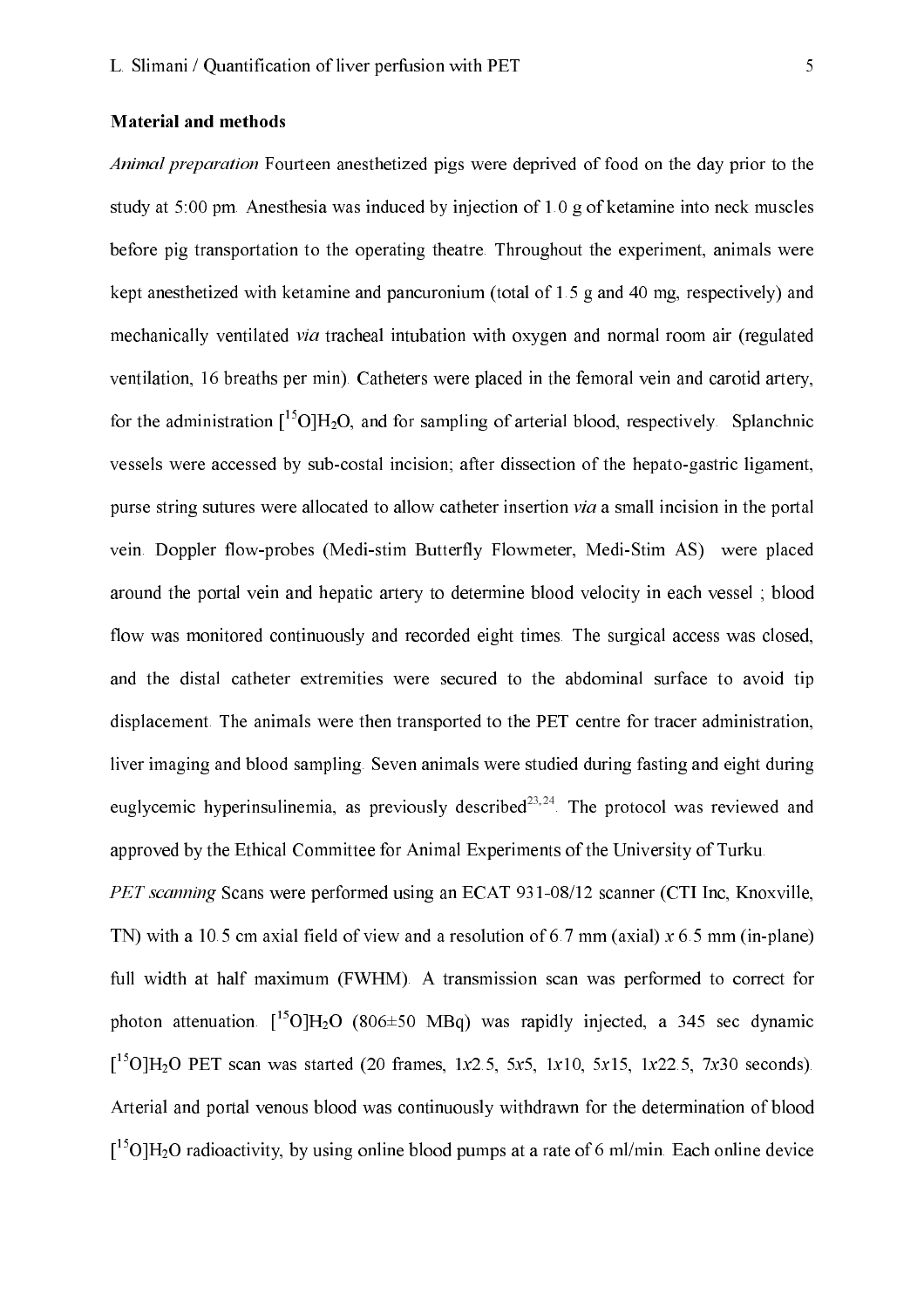consisted of two pairs of coincidence BGO crystals and a peristaltic pump. The detectors had been cross-calibrated to the PET scanner via ion chamber. The blood curve from the online sampler was calibrated and corrected for decay and dispersion<sup>14</sup>. Additional arterial and portal venous blood samples were obtained during the study for the assessment of circulating glucose, insulin, lactate, triglyceride, fatty acids and liver enzymes, as previously described<sup>25,</sup> 26

Vital signs, blood pressure and heart rate were monitored throughout the study. At the end of the experimental period, animals were sacrificed by potassium chloride injection and anaesthetic overdose, the abdominal cavity was rapidly accessed, the whole organ was explanted and its volume was measured by water displacement. Doppler flow measurements in ml/min were divided by the organ volume to obtain PET equivalent units of ml/min/ml.

Image processing All sinograms were corrected for tissue attenuation, dead time, and decay, and reconstructed through standard reconstruction algorithms in a 256x256 matrix. Final in-plane resolution of reconstructed and Hann-filtered images was  $\sim$ 10 mm at 10 cm from the centre of the gantry. Regions of interest (ROI) were drawn in the  $[{}^{15}O]H_2O$  image over 3-6 transaxial planes corresponding to the right lobe of the liver to obtain hepatic  $I^{15}$ OlH<sub>2</sub>O time activity curves (TACs).

Data analysis - Compartmental Modeling The compartmental model used to quantify liver perfusion is shown in Figure 1, representing the Kety-Schmidt, single-tissue flow model<sup>27</sup>, as modified to take into account the dual liver perfusion, and the tracer outflow via the hepatic vein. Image-derived liver  $\int_0^{15} O[H_2O]$  concentrations, and the arterial blood time course of  $15$ O]H<sub>2</sub>O (as single input function) were used in the model to obtain estimates of portal vein  $15$ O]H<sub>2</sub>O levels and separate estimates of arterial and portal venous liver perfusions. Notably,  $15^{\circ}$ OlH<sub>2</sub>O activity levels as directly measured in the portal vein were not used in the modelling process, but they were needed to validate the estimated values. In the current model, the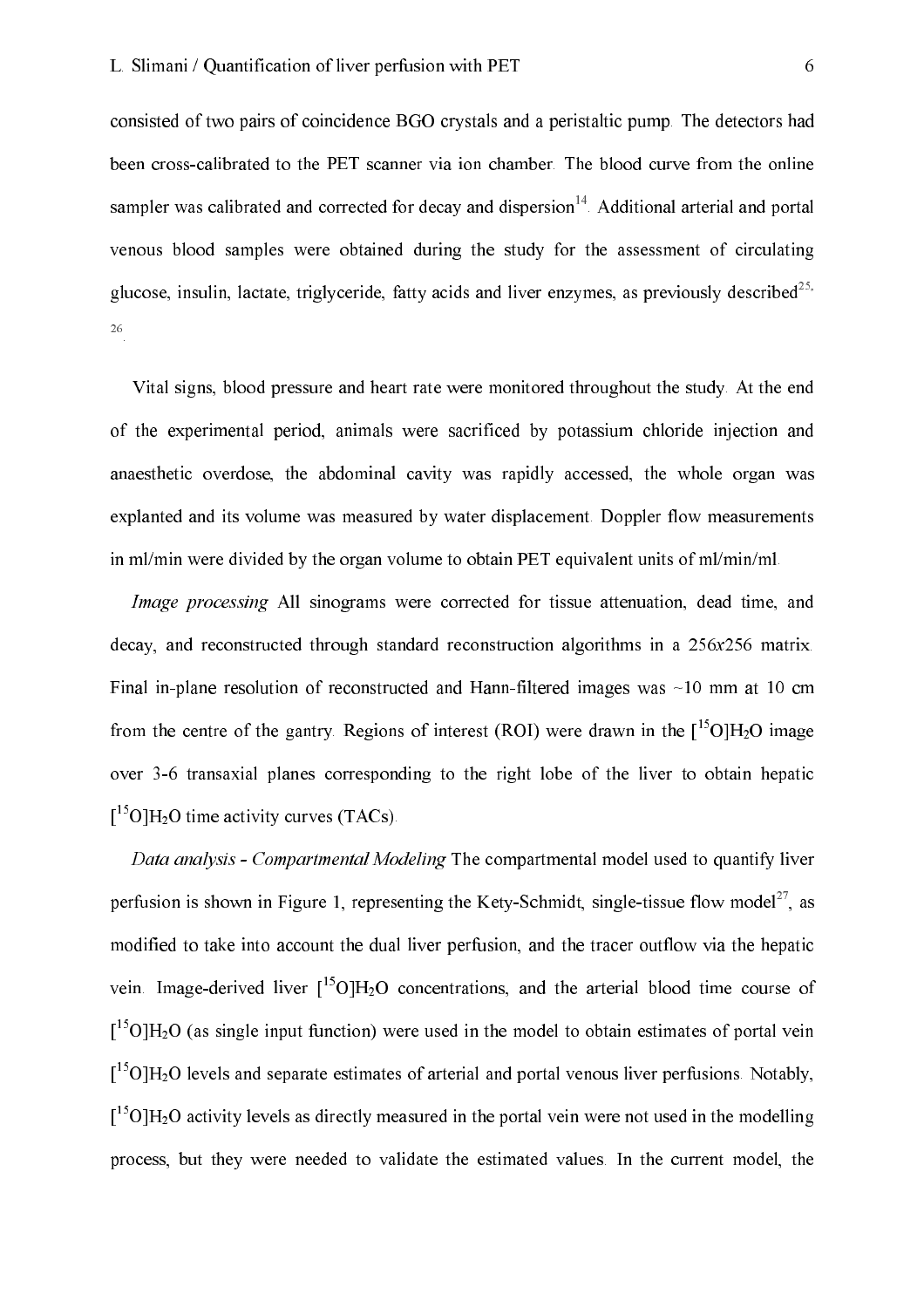whole liver with extra-vascular space, capillaries and cells is simplified as a single compartment and water is assumed to be freely diffusible. For the calculation of liver perfusion we assumed extraction fraction equal to 1.0 in the liver. Perfusion from the hepatic artery and from the portal vein is represented by  $F_a$  and  $F_p$ , respectively. The outflow rate constant (k) from the liver is given by the sum  $F_a + F_p$ .

The single input model can be described mathematically by the following equations:

$$
dC_{L}(t)/dt = F_a C_A(t) + F_p C_V(t) - K C_L(t)
$$
\n
$$
dC_{L}(0)/dt = 0
$$
\n(1)

$$
dC_d(t)/dt = F_a C_A(t) - F_a C_d(t)
$$
 
$$
dC_d(0)/dt = 0
$$
 (2)

with the washout-constant K,  $(\min^{-1})$  as :  $K = [(F_a + F_p)/V_L]$ .

$$
dC_V(t)/dt = F_p * [C_A(t) + C_G(t)] - 2*F_p C_V(t)
$$
\n
$$
dC_V(0)/dt = 0
$$
\n(3)

$$
dC_G(t)/dt = F_pC_v(t) - F_pC_G(t)
$$
\n
$$
dC_G(0)/dt = 0
$$
\n(4)

where  $C_A(t)$ ,  $C_V(t)$  and  $C_L(t)$  represent  $\binom{15}{14}$ O concentration in the artery, portal vein and liver, respectively.  $C_G$  is the  $\int_0^{15} O(H_2O)$  concentration in a notional gut compartment (gastrointestinal organs), here defined as portal organ because it is assumed to be drained in the portal vein.  $V_L$  is distribution volume of tracer between blood and tissue.  $C_d$  is the  $15^{\circ}$ O]H<sub>2</sub>O concentration in compartment representing the heterogeneity and slowing of flow at the entry in the liver. The exchanges parameters between C<sub>G</sub> and C<sub>V</sub> are assumed to be equal to  $F_P$ .

A hepatic blood volume term,  $V_0$ , was included in the model to account for the contribution of the tracer within vascular/sinus space of the tissue to the observed tissue ROI activity,

$$
\mathbf{C}^{\text{obs}}(t) = (1 - V_0) \times \mathbf{C}_L(t) + V_0 \mathbf{C}_A(t),\tag{5}
$$

where  $C_A$  is the  $\left[{}^{15}O\right]H_2O$  arterial blood concentration.

Delay correction The time delay between the liver and the carotid blood-sampling site was corrected by a fixed constant obtained with a graphical method in each study, as shown in figure 2.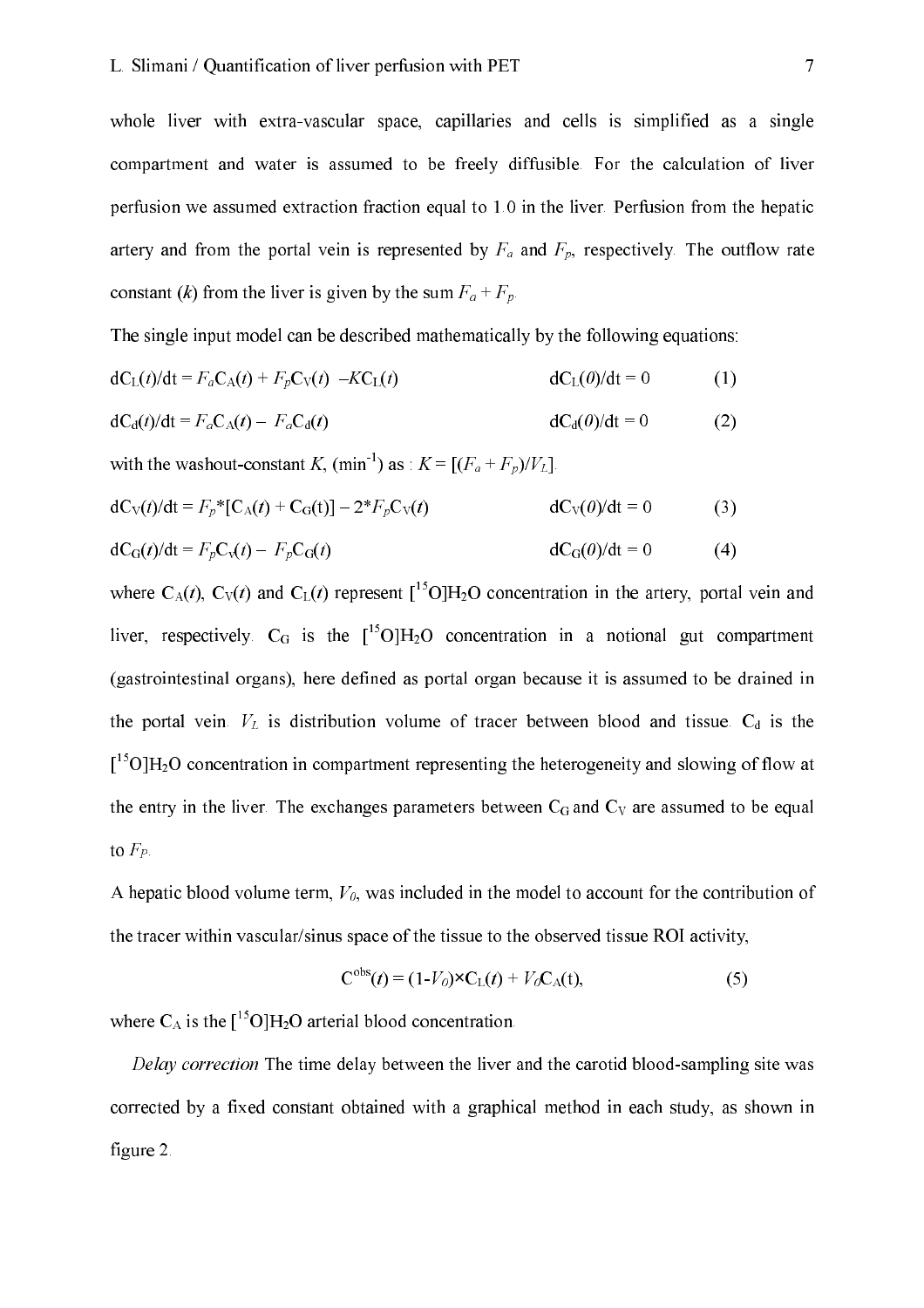#### L. Slimani / Quantification of liver perfusion with PET

Parameter estimation All parameters were determined by iterative curve fitting and the minimization of an objective function implemented in the SAAM II software<sup>28</sup>. Compartmental model parameters were estimated by weighted nonlinear least squares and the observed PET activity,  $C^{obs}$ , was described as:

$$
C^{obs} (t_j) = C(t_j) + e(t_j) \qquad j=1, 2 ... N \qquad (6)
$$

where  $e(t_i)$  is the measurement error at time t<sub>i</sub> assumed to be independent. Gaussian, zero mean. The goodness of the fit was judged by the residual error evaluation calculated at the different sample time as:

$$
wres_{ij} = \sqrt{W_{i,j}} \left[ s(\hat{p}, t_{ij}) - y_{i,j} \right]^2
$$
 (7)

where  $w_{i,j}$  is the weight associated with each datum,  $s(\hat{p}, t_{ij})$  is the value predicted by the model,  $y_{ij}$  is the measured experimental value and p is the unknown parameter estimated. SAAM II calculates a weight " $w_{i,j}$ " associated with each datum " $y_{i,j}$ " from the standard deviation that has been assigned to the datum by the user, a fractional standard deviation (FSD) of "0.1" was assigned to each datum. Parameter precision was evaluated from the inverse of the Fisher information matrix<sup>29</sup>

Statistical analysis Results are expressed as mean±SD. Values of model parameters with low precision, as defined by a coefficient of variation (CV = SD( $\hat{p}_i$ )/ $\hat{p}_i$  x 100, where  $\hat{p}_i$  is the parameter estimate and SD( $\hat{p}_i$ ) is its standard deviation) >100% were excluded from the calculation of the group mean. Agreement between the results obtained with the model and ultrasonography method was tested by the Bland-Altman approach<sup>30</sup>. Regression analysis was performed according to standardized methods; in the evaluation of relationships between liver perfusion and metabolic measurements, each variable showing a significant correlation was re-tested in a multiple regression model taking into account the differences in insulin levels<sup>23,24</sup> A  $p \le 0.05$  was considered to be significant. Statistical analysis was performed using Statview for Windows, SAS institute.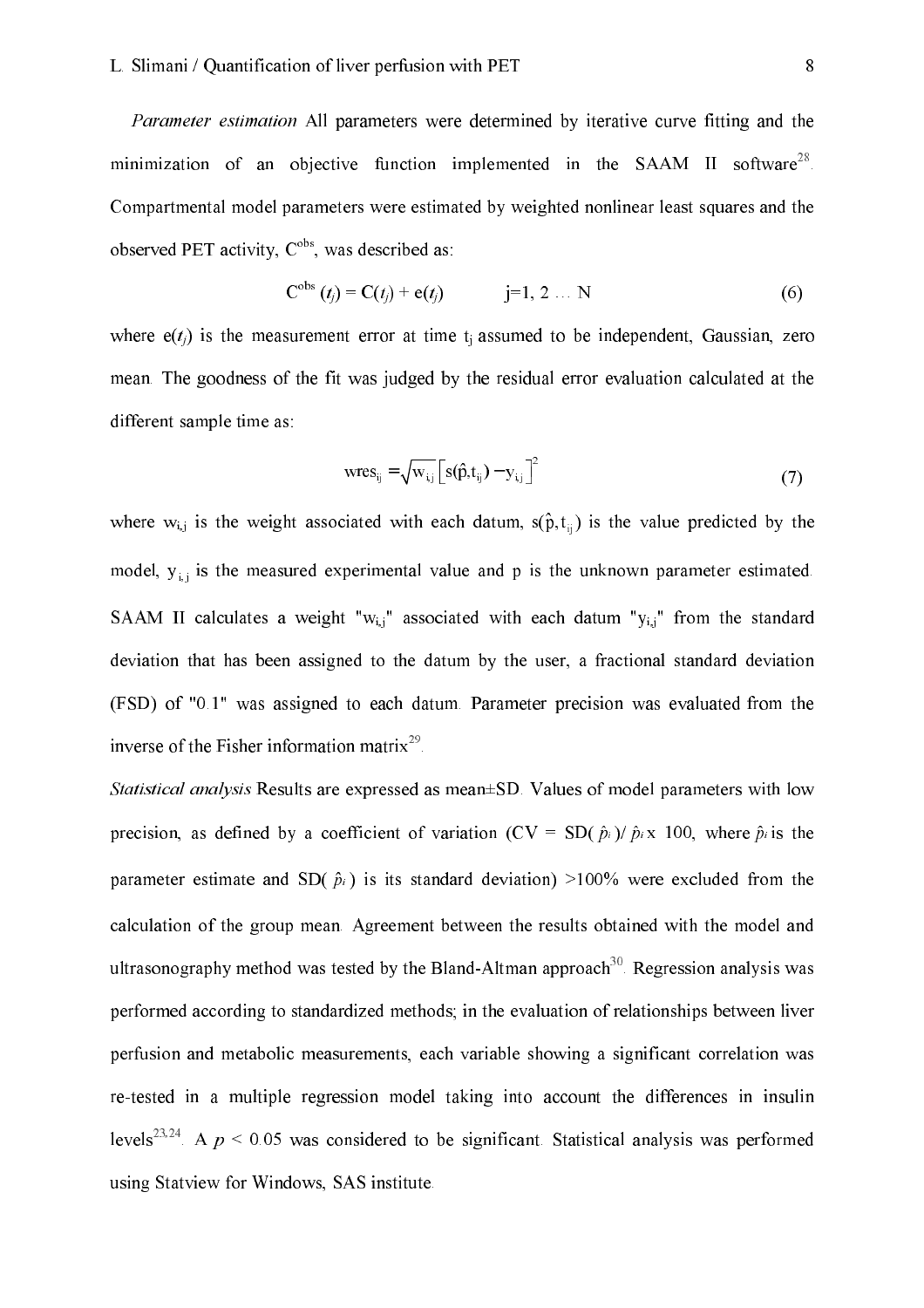#### **Results**

*Compartmental modeling* A representative example of a liver  $H_2^{15}O$  image and of the measured arterial, portal venous and tissue time-activity curves in pig 1 is shown in Figure 3A-C. Model parameters were estimated with good precision in most studies; the single-input model was able to predict the time course of tracer concentrations in each compartment. An example is given in Fig. 3, showing the adherence of model-predicted vs directly measured time activity curves in the portal and tissue compartments. Individual arterial and portal perfusion, and distribution volume results, as obtained by fitting the single-input model to the measured data are reported in Table 1. Mean arterial and portal venous perfusions were  $0.15 \pm$ 0.07 and 1.11  $\pm$  0.34 ml/min/ml, respectively; average  $V_L$  and  $V_0$  were 0.67 ml/ml  $\pm$  0.03 and  $0.085 \pm 0.054$ , respectively.

Compartmental modeling vs Doppler ultrasonography Bland-Altman plots for  $F_p$ ,  $F_a$  and  $k$ , as given in Figure 4, showed 77% of values falling within 1 SD of the mean for k and  $F_a$ , and 72% of values falling within 1 SD of the mean for  $F_p$  values. Only one value was outside the 95% agreement interval for  $F_p$  and k. The mean difference was close to zero for all three parameters, namely 0.03 for  $F_a$ , 0.11 for  $F_p$  and 0.11 for k, and the SD was independent of increasing mean values. The limits of agreement (Fig. 4) in the assessment of portal and total perfusion where well below respective average values (x-axis), indicative of a good correspondence between methods, whereas the ones obtained in the assessment of arterial perfusion were in the same order of magnitude as the respective average values, suggesting a poor level of agreement.

Sensitivity analysis The sensitivity analysis presented in Figure 5 shows the dependency of arterial and portal perfusion on the distribution volume  $V_L$  and the blood volume fraction  $V_0$ . The perfusion values for hepatic artery remain constant with increasing  $V_L$  and  $V_0$ .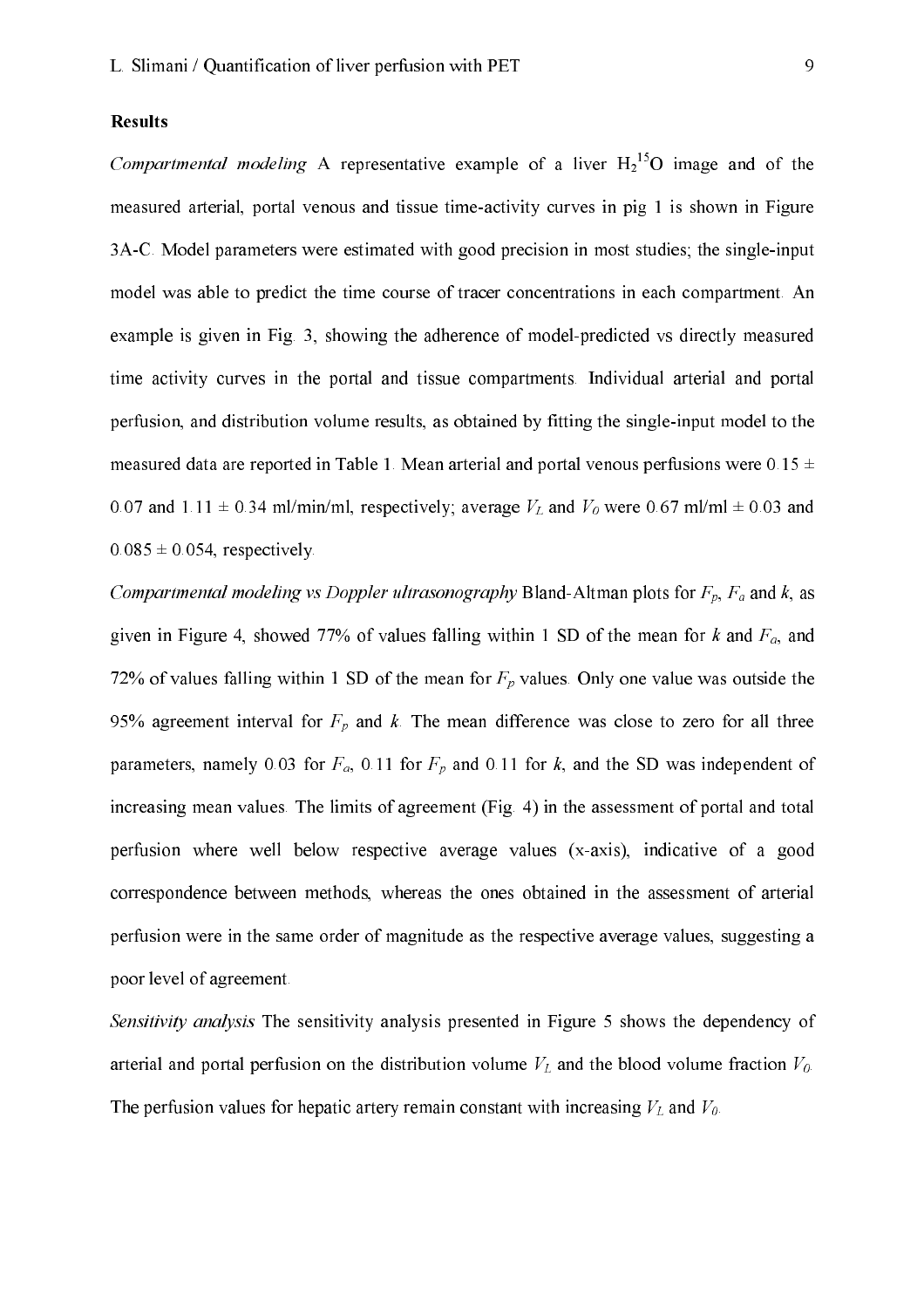Metabolic correlates of liver perfusion Hyperinsulinemia did not stimulate total hepatic perfusion. In animals undergoing insulin infusions, ultrasound portal flow was slightly lower already at baseline, and the difference did not change during the infusion as compared with fasting experiments, since a  $5-10\%$  decline occurred under both conditions ( $p=0.04$  vs baseline). No differences or changes were detected in arterial and total blood flow. Correlations were sought between arterial or portal venous perfusion and circulating substrate levels, insulin-mediated whole body glucose uptake (wbGU), and endogenous glucose production (EGP). The methods for calculating wbGU and EGP, and the effects of insulin on these variables in these animals have been previously reported<sup>23,24</sup>; results are here used only to examine their relationship with hepatic perfusion. During the study, portal liver perfusion, as determined by compartmental modeling was positively correlated with endogenous glucose production ( $r=0.56$ ,  $p=0.05$ ) (Fig. 6), insulin-stimulated wbGU ( $r=0.83$ ,  $p=0.02$ ), triglyceride and free fatty acid levels, and negatively associated with plasma lactate levels (Fig. 7). Relationships were similar whether arterial or portal substrate concentrations were considered. Although insulinemia was not significantly correlated with portal perfusion, lactate, and triglyceride levels, in order to account for the potential influence of different insulin levels on the above associations, the analysis was repeated to discount for this confounder. In multiple regression analysis, most of the associations were found to be independent of the different insulin levels, and portal perfusion remained significantly related with endogenous glucose production ( $p=0.04$ ), triglyceride ( $p=0.009$ ), free fatty acids ( $p=0.006$ ), and lactate levels  $(p=0.002)$ , but not with wbGU ( $p=0.25$ ). Only portal lactate levels were positively related with hepatic arterial perfusion ( $r=0.55$ ,  $p=0.049$ ).

#### **Discussion**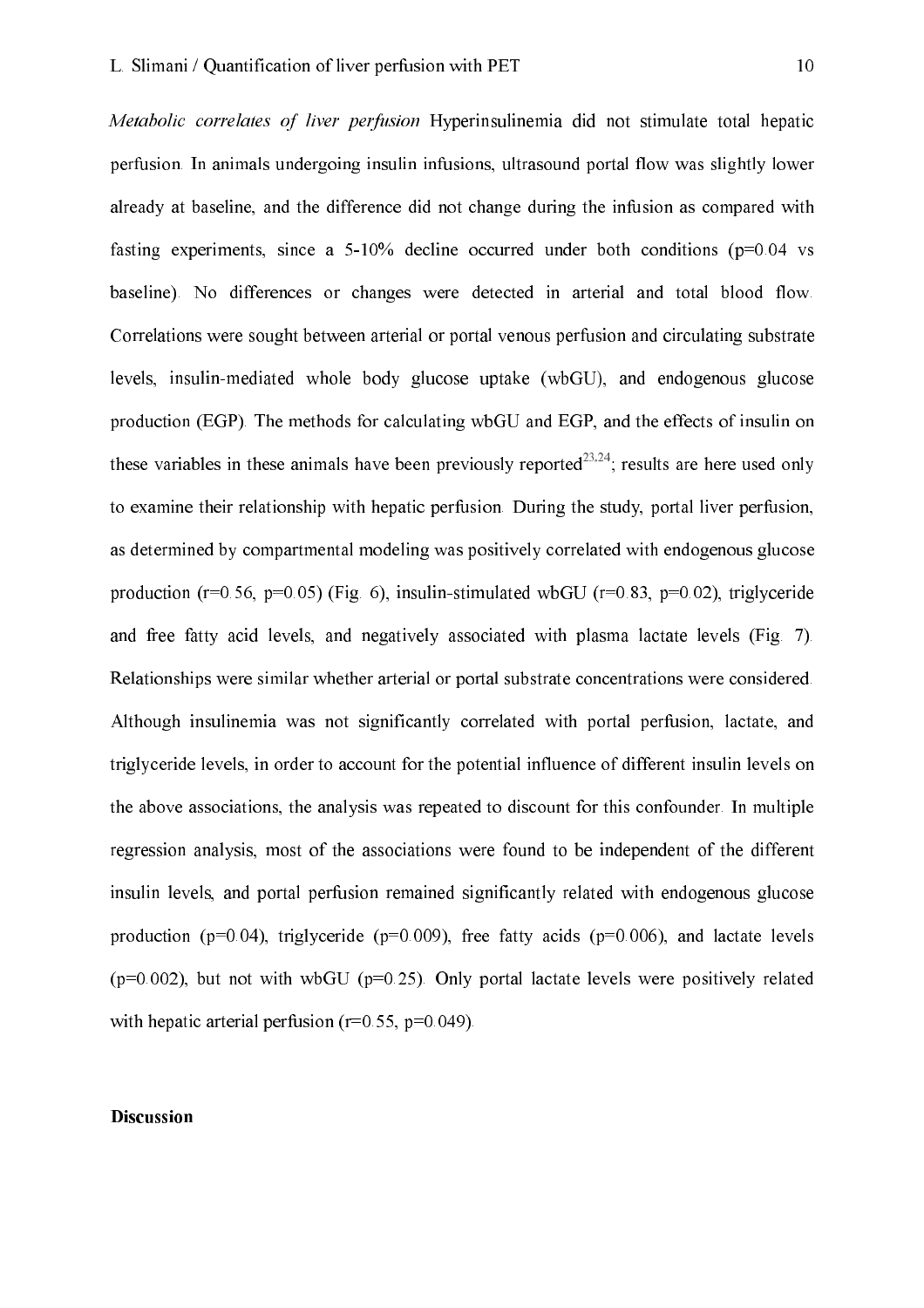The current study provides support to the use of PET in the separate quantification of arterial and portal perfusion to the liver, by 1) demonstrating an equivalence with data obtained with the chosen reference method, 2) confirming that the two blood supplies adjust to some extent in a reciprocal fashion to preserve nutrient delivery to the liver, and 3) supporting the concept that portal perfusion is an independent modulator of liver metabolism.

We used a modified one compartmental model<sup>27</sup>, taking into account the dual blood delivery to the liver. The inaccessibility of the portal vein in humans prompted us to utilize a singlearterial-input mathematical approach to obtain portal tracer estimates. Thus, our model included a hepatic artery, a portal organ and a liver compartment. As compared with previously reported configurations<sup>9, 21</sup>, an additional compartment had to be introduced between the arterial input and the liver, representing the heterogeneity and slowing of flow at the entry in the liver, in accord with the notion that the distribution of blood flowing across terminal branches of the hepatic artery to the microcirculatory units of the liver, namely the acini, is heterogeneous<sup>31, 32</sup>. Flow in this compartment was assumed to be constant, and equal to that in the hepatic artery. We used the parameters obtained in the fitting procedure to simulate the time-course of tracer concentrations in each compartment, and showed a quite good correspondence between the model-predicted and the measured curves. This indicates that the model is appropriate in describing the tracer kinetics. To validate our technique in the quantification of liver perfusion, the Doppler ultrasound technique was utilized invasively, as comparative tool. Ultrasonography is one of the standard methods in the assessment of liver blood flow<sup>33, 34, 35</sup>, but it allows flow (blood volume/time) and not direct perfusion determinations (blood volume/time/tissue volume); in order to obtain PET-comparable results. Doppler measurements were divided by the liver volume, as determined after organ explanting. Bland-Altman analysis<sup>30</sup> showed a close agreement between the two techniques for portal and total liver perfusion; arterial perfusion is much lower than portal venous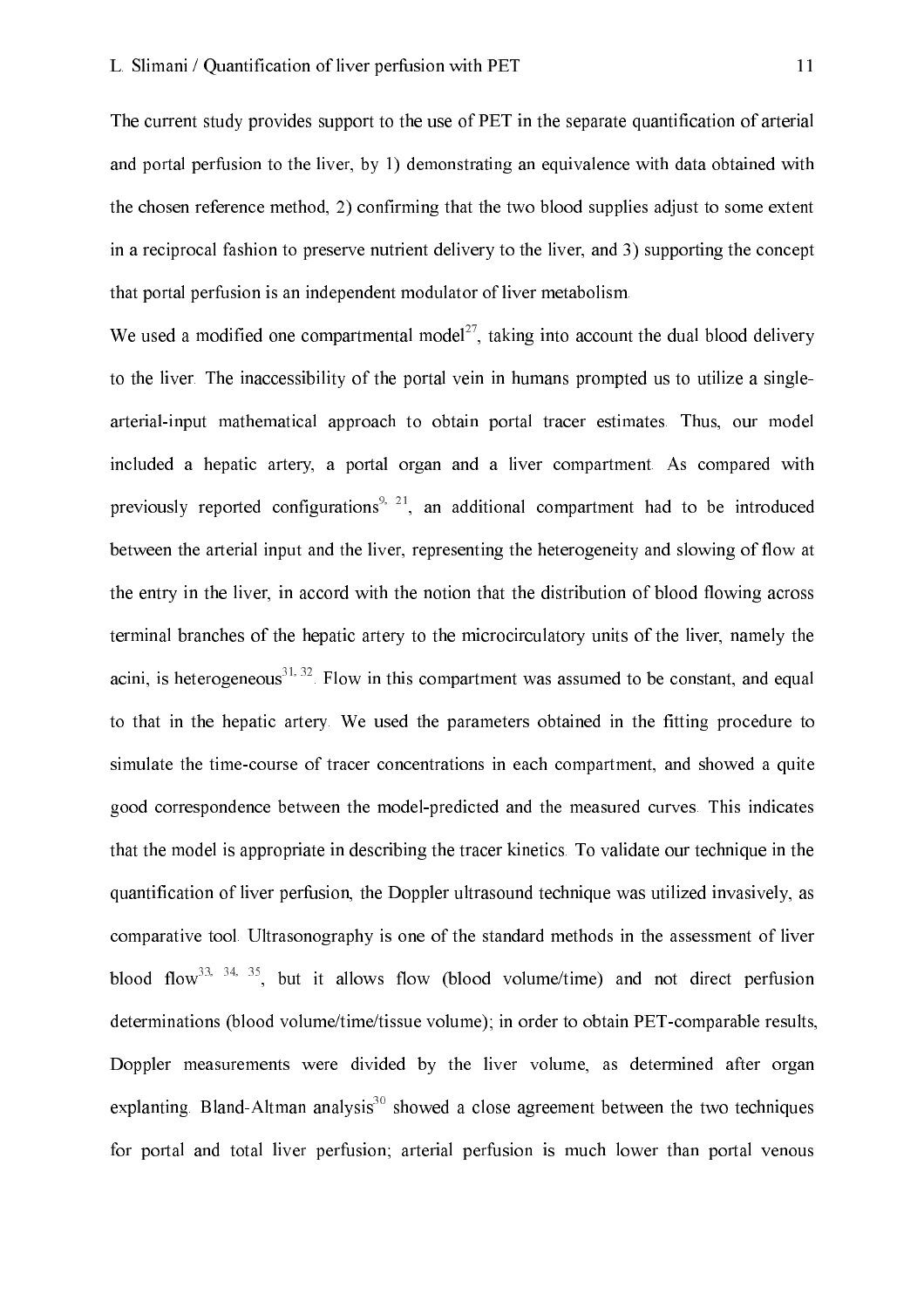perfusion, and thus the relative measurement error within each method is expectedly larger, and the agreement between methods poorer. Overall, the portal and arterial contributions to liver perfusion were in the expected order of magnitude, comparing well with those in numerous other studies<sup>9, 21, 22</sup>, and our perfusion values were similar to, e.g., recent estimates by computerized tomography, showing figures of  $0.18\pm12$  (hepatic artery) and  $0.93\pm31$ ml/min/ml (portal vein)<sup>36</sup>, vs 0.15 $\pm$ 7 and 1.10 $\pm$ 34, respectively, in the current study.

The lack of change in total hepatic perfusion during insulin stimulation confirms previous findings in dogs<sup>37</sup>, and rules out that this mechanism is *per se* responsible for the postprandial rise in splanchnic blood flow, as described in some<sup>38</sup>, but not all human studies<sup>39</sup>. The evidence that portal, but not arterial hepatic perfusion was associated with most of the tested metabolic variables demonstrates the importance of measuring independently the two liver blood supplies, since assessing total flow alone would have masked all the associations observed in the current study. This selective involvement of portal perfusion is consistent with the role of the portal circulation in delivering absorbed nutrients and hormonal signals to the liver for subsequent processing. In absolute terms, EGP and lipid levels were suppressed from the fasting to the hyperinsulinemic condition, and liver perfusion was not affected to a significant extent. However, the positive association of portal perfusion and EGP, triglyceride, and fatty acid levels was independent of insulinemia, and suggestive of an active role of portal perfusion in promoting liver discharge and delivery of nutrients for peripheral utilization. This interpretation is consistent with the proportional rise in EGP and hepatic blood flow obtained in humans by adrenaline infusion<sup>3</sup>, and with results in perfused liver studies, in which the cross-effects of insulin and liver flow on lactate and triglyceride export were examined<sup>4</sup>, demonstrating an insulin-independent, flow-mediated promotion of de novo lipogenesis and triglyceride release. Because hepatic flow was found to inversely regulate tissue oxygen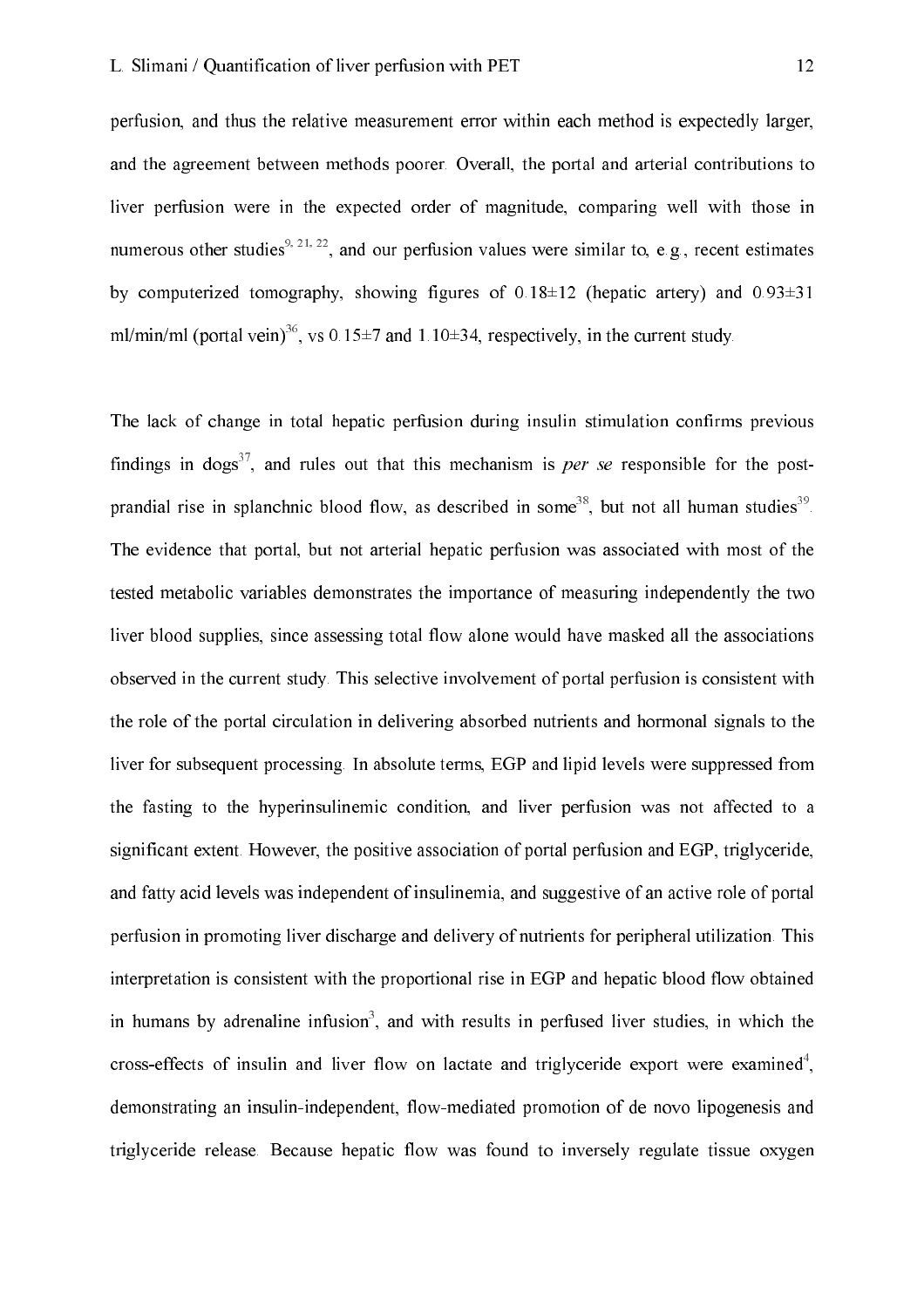extraction in the above study, lactate levels increased in proportion to the flow reduction<sup>4</sup>. Our negative association between portal perfusion and plasma lactate levels is in line with this previous finding, as well as with observations obtained under more extreme situations, in which a reduction in splanchnic flow decreased the efficiency of hepatic lactate uptake, leading to higher plasma lactate concentrations<sup>40</sup>. An opposite association occurred between portal lactate levels and hepatic arterial perfusion, which is expected to change somewhat reciprocally to portal perfusion<sup>41, 42</sup>. Although our current findings are in accord with the available knowledge, attention should be drawn to the following concepts. First, associations in this study could only be explored across study groups with different insulin levels, given a limited sample size, accounting for the invasiveness and complexity required for validation purposes; though multiple regression analysis was performed to discount for the independent effect of insulinemia on the explored relationships, though the effect of insulin on hepatic  $H_2$ <sup>15</sup>O dwell time, if any, is taken into account in the modelling procedure, and though EGP was obtained from plasma tracer kinetics by standard procedures<sup>24</sup> - caution should be exterted in extrapolating definitive conclusions before broader ad-hoc human studies are performed within individual metabolic states. Second, the physiological regulation of liver metabolism by portal perfusion may be masked or inverted in the diseased liver, in which functional and mechanical abnormalities are primary cause of both impaired perfusion and excess substrate export, thus leading to a negative relationship between these two variables<sup>43, 2</sup>. as opposed to the positive one shown in this study.

In summary, the use of a single input, one-compartmental model applied to dynamic water PET data to estimate portal venous and total hepatic perfusions shows a good agreement with ultrasonography, and it allows to estimate portal tracer concentrations from arterial measurements, which is essential for its implementation in humans. This technique may be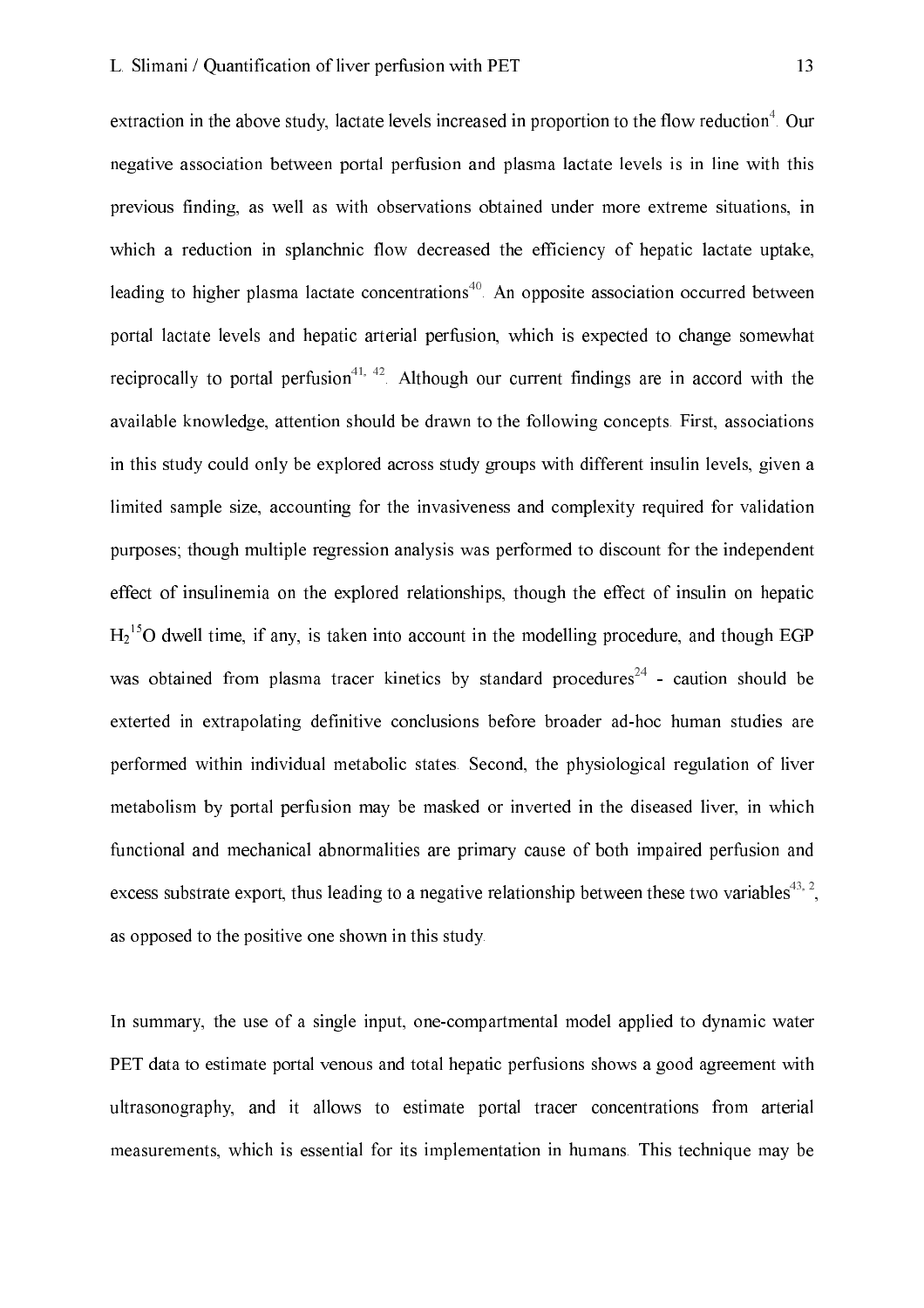used in the prognostic assessment and treatment monitoring in liver disease, of which perfusion is a known predictor. Moreover, the correlative findings between portal perfusion and nutrient handling described here are suggestive of a physiological, regulatory role of this process, which may mediate both hepatic and peripheral metabolic responses to the nutritional situation, via meal induced hepatic hyperemia; the latter aspect necessitates confirmatory evaluation in larger studies in humans.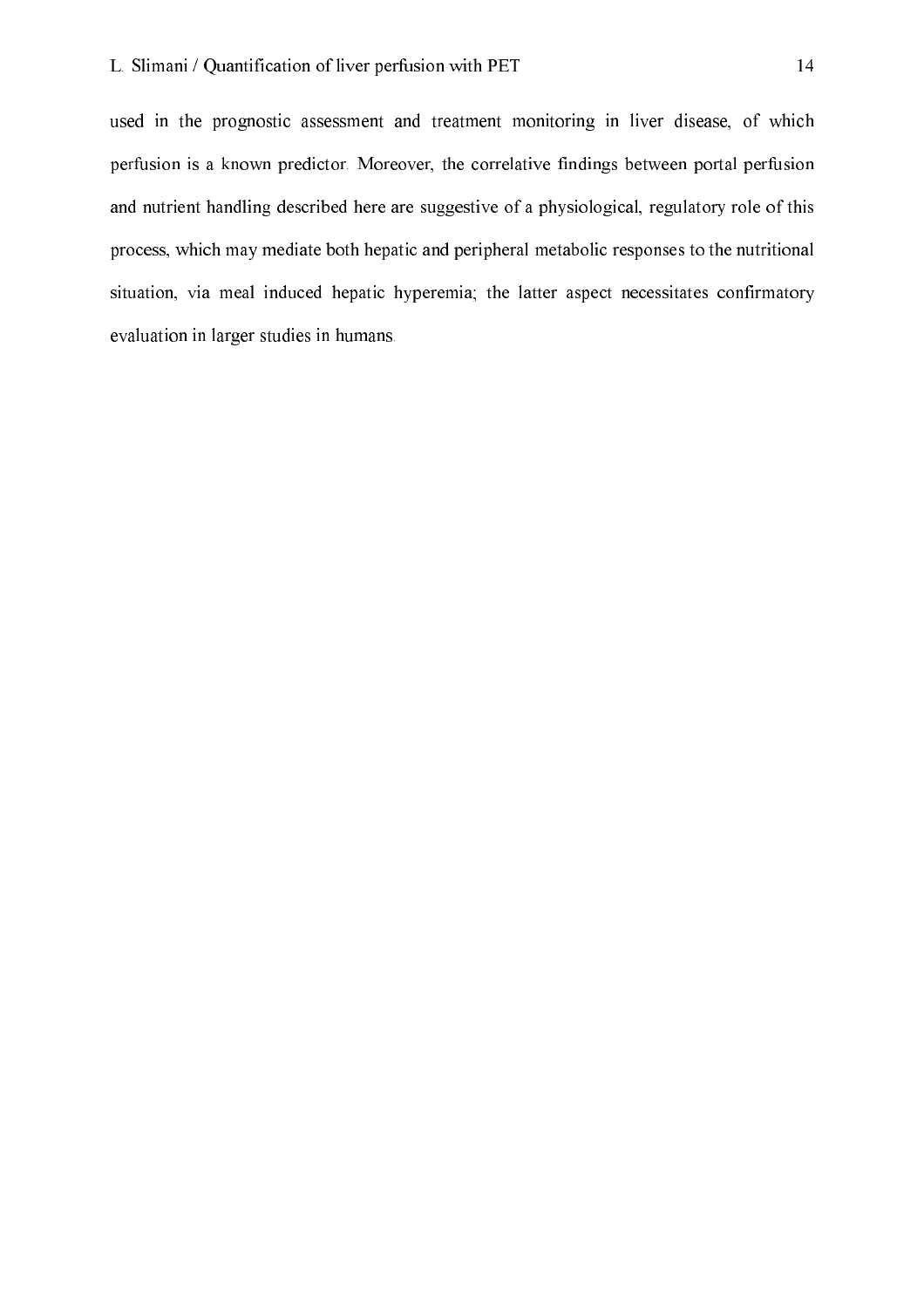#### Acknowledgements

The authors are grateful to the staff of the Turku PET Centre for their excellent technical assistance and skills dedicated to this study. This work is part of the project "Hepatic and Adipose Tissue and Functions in the Metabolic Syndrome" (HEPADIP, see http://www.hepadip.org/), which is supported by the European Commission as an Integrated Project under the 6th Framework Programme (contract LSHMCT-2005-018734). The study was further supported by grants from the Academy of Finland (206359 to P.N.), Finnish Diabetes Foundation (to P.I.), EFSD/Eli-Lilly (fellowship to P.I.), Sigrid Juselius Foundation (to P.I.), and Novo Nordisk Foundation (to P.N.).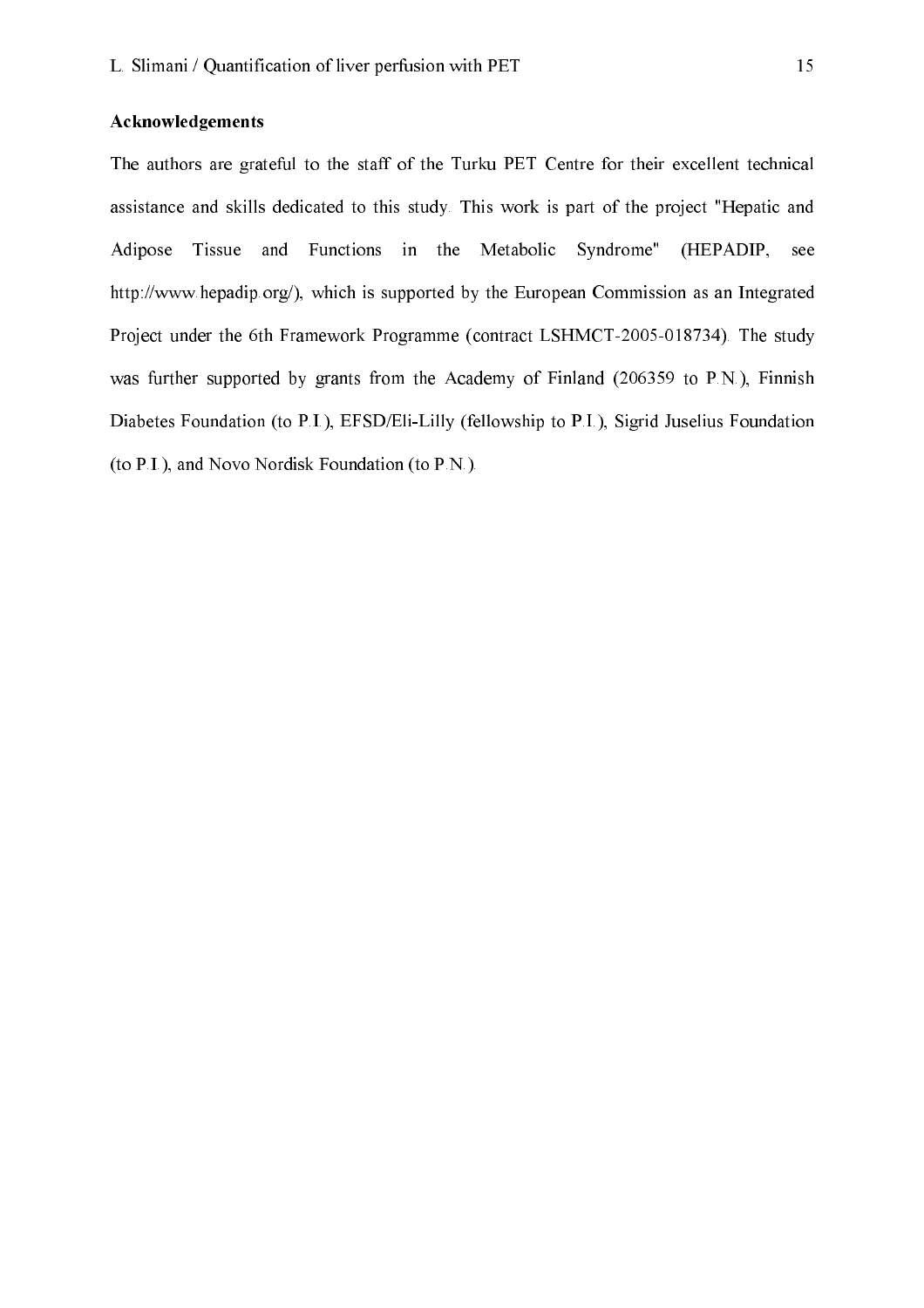#### References

1. Duvoux C, Radier C, Roudot-Thoraval F, Maille F, Anglade MC, Van Nhieu JT, et al. Low-grade steatosis and major changes in portal flow as new prognostic factors in steroidtreated alcoholic hepatitis. Hepatology  $2004,40(6)$ : 1370-8.

2. Magalotti D, Marchesini G, Ramilli S, Berzigotti A, Bianchi G, Zoli M. Splanchnic haemodynamics in non-alcoholic fatty liver disease: effect of a dietary/pharmacological treatment. A pilot study. Dig Liver Dis  $2004;36(6)$ : 406-11.

3. Bearn AG, Billing B, Edholm OG, Sherlock S. Hepatic blood flow and carbohydrate changes in man during fainting. J Physiol  $1951;115(4)$ : 442-55.

4. Topping DL, Storer GB, Trimble RP. Effects of flow rate and insulin on triacylglycerol secretion by perfused rat liver. Am J Physiol 1988;255(3 Pt 1): E306-13.

5. Arai K, Matsui O, Takashima T, Ida M, Nishida Y. Focal spared areas in fatty liver caused by regional decreased portal flow. AJR Am J Roentgenol 1988;151(2): 300-2.

6. Gabata T, Kadoya M, Matsui O, Ueda K, Kawamori Y, Terayama N, et al. Peritumoral spared area in fatty liver: correlation between opposed-phase gradient-echo MR imaging and CT arteriography. Abdom Imaging 2001;26(4): 384-9.

7. Katz ML and Bergmann EN. Simultaneous measurement of hepatic and portal venous blood flow in the sheep and dog. Amer J Physiol 1969;216: 946-952.

8. Johnson DJ, Muhlbacher F, Wilmore DW. Measurement of hepatic blood flow. J Surg Res 1985;39(5):470-81.

9. Ziegler SI, Haberkorn U, Byrne H, Tong C, Kaja S, Richolt JA, et al. Measurement of liver blood flow using oxygen-15 labelled water and dynamic positron emission tomography: limitations of model description. Eur J Nucl Med 1996;23(2): 169-77.

10. Greenway CV. Hepatic plethysmography. In: Lautt WW, ed. Hepatic circulation in health and disease. New York: Raven Press; 1981. p. 41-54.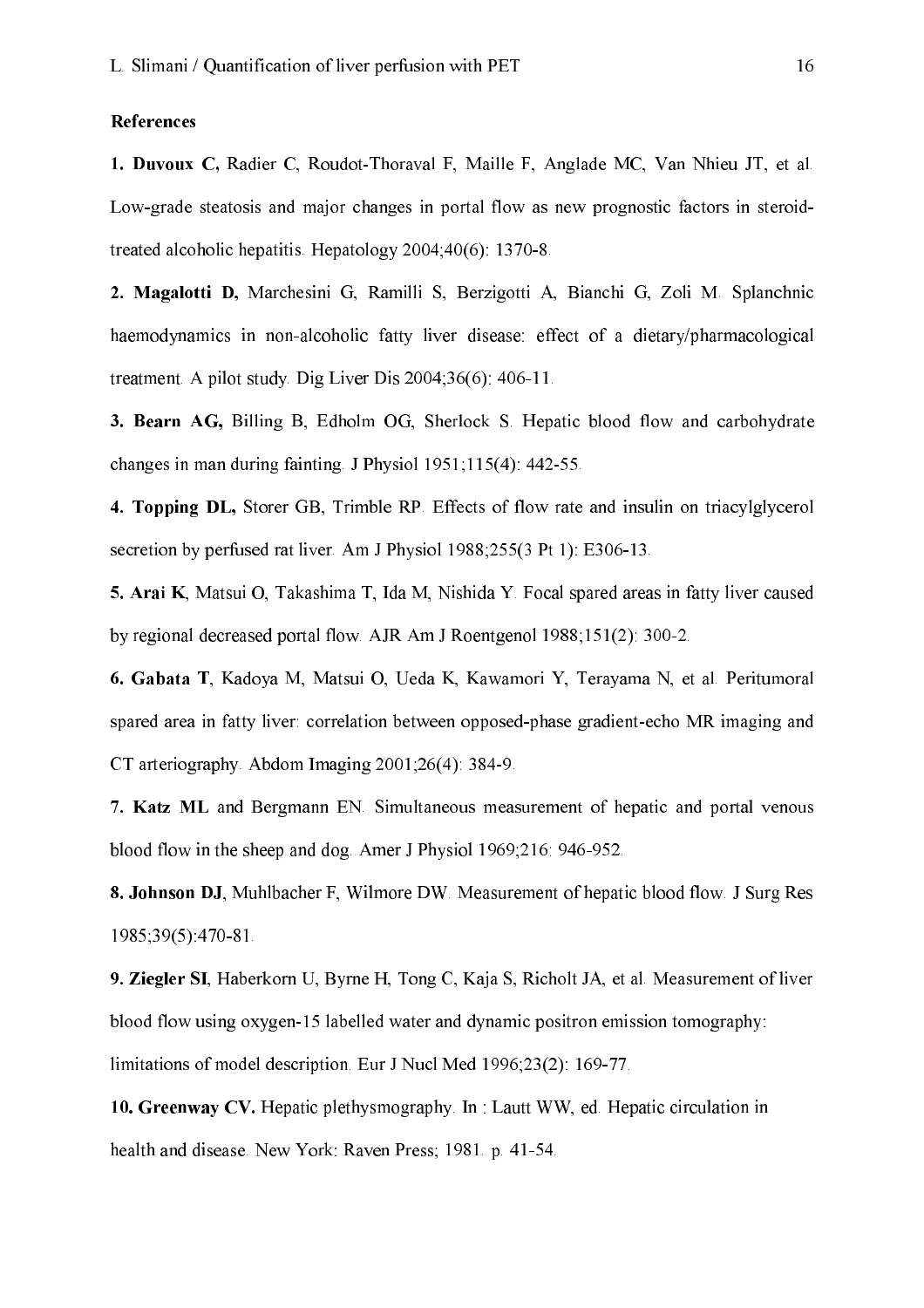11. Anderson MF. Pulsed Doppler ultrasonic flowmeter: application to the study of hepatic blood flow. In: Granger DN, Bulkley GB, eds. Measurement of blood flow applications to the splanchnic circulation. Baltimore: Williams & Wilkins; 1981. p. 395-398

12. Huet PM, Goresky CA, Villeneuve JP, Marleau D. Assessment of liver microcirculation in human cirrhosis. J Clin Invest 1982;70: 1234-1244.

13. Seifalian AM, Piasecki C, Agarwal A, Davidson BR. The effect of graded steatosis on flow in the hepatic parenchymal microcirculation. Transplantation  $1999;68(6)$ : 780-4.

14. Ruotsalainen U, Raitakari M, Nuutila P, Oikonen V, Sipila H, Teras M, et al. Quantitative blood flow measurement of skeletal muscle using oxygen-15-water and PET. J Nucl Med 1997;38(2): 314-9.

15. Viljanen KA, Lonnroth P, Parkkola R, Peltoniemi P, Asola M, Viljanen T, et al. Glucose uptake and perfusion in subcutaneous and visceral adipose tissue during insulin stimulation in nonobese and obese humans. J Clin Endocrinol Metab 2002;87(8): 3902-10.

16. Bergmann SR, Fox KA, Rand AL, McElvany KD, Welch MJ, Markham J, et al. Quantification of regional myocardial blood flow in vivo with  $H_2^{15}O$ . Circulation 1984;70: 724-733.

17. Herscovitch P, Markham J, Raichle ME. Brain blood flow measured with intravenous  $H_2^{15}$ O. I. Theory and error analysis. J Nucl Med 1983;24: 782-789.

18. Raichle ME, Martin WRW, Herscovitch P, Mintun MA, Markham J. Brain blood flow measured with intravenous  $H_2^{15}O$ . II. Implementation and validation. J Nucl Med 1983;24: 790-798.

19. Taniguchi H, Kunishima S, Koh T. The reproducibility of independently measuring human regional hepatic arterial, portal and total hepatic blood flow using [15O]water and positron emission tomography. Nucl Med Commun 2003;24(5): 497-501.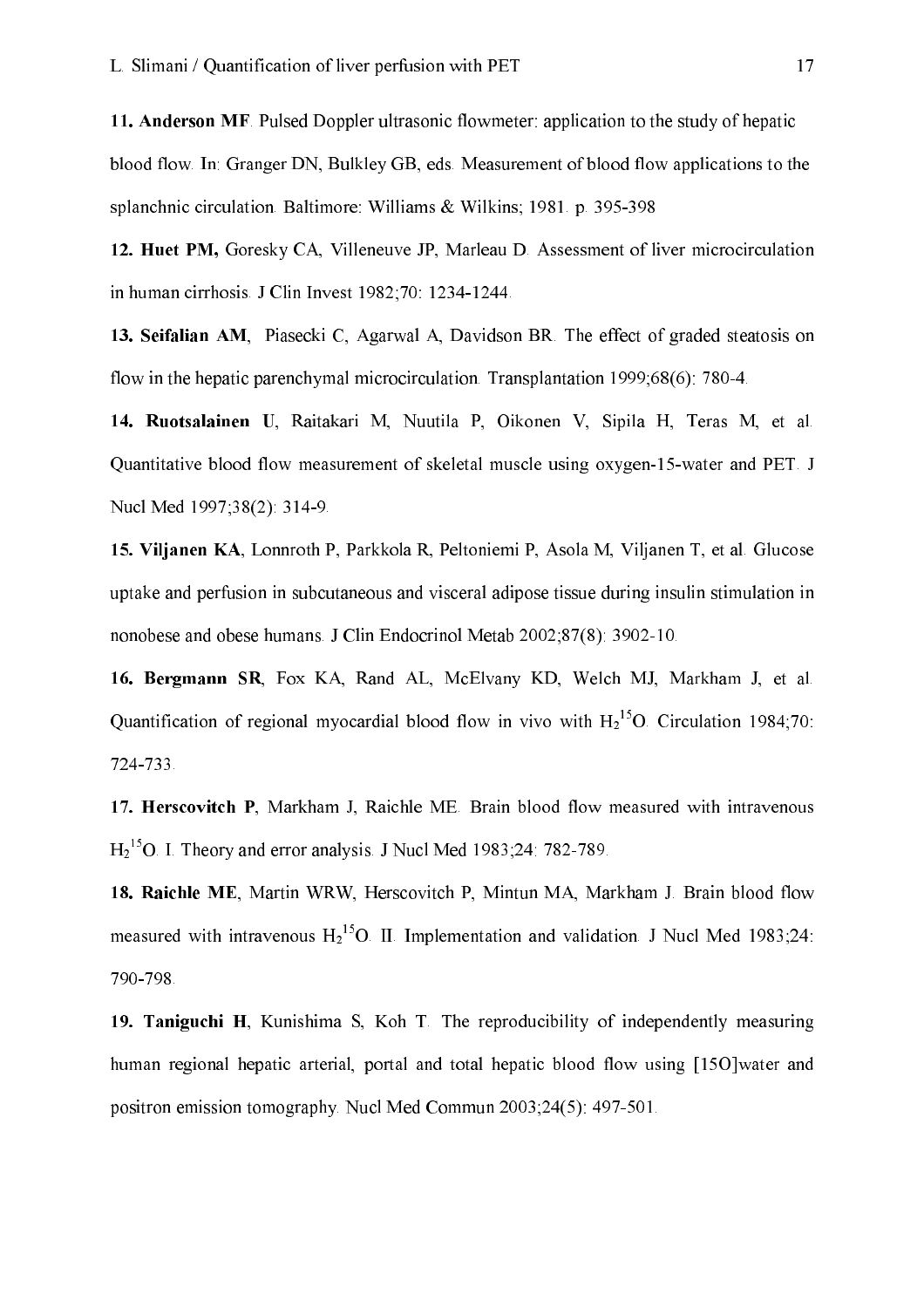20. Taniguchi H, Yamaguchi A, Kunishima S, Koh T, Masuyama M, Koyama H, et al. Using the spleen for time-delay correction of the input function in measuring hepatic blood flow with oxygen-15 water by dynamic PET. Ann Nucl Med 1999;13(4): 215-21.

21. Taniguchi H, Oguro A, Koyama H, Masuyama M, Takahashi T. Analysis of models for quantification of arterial and portal blood flow in the human liver using PET. J Comput Assist  $1996:20(1)$ : 135-44.

22. Munk OL, Bass L, Feng H, Keiding S. Determination of regional flow by use of intravascular PET tracers: microvascular theory and experimental validation for pig livers. J Nucl Med 2003;44(11): 1862-70.

23. Iozzo P, Jarvisalo MJ, Kiss J, Borra R, Naum GA, Viljanen A, et al. Quantification of liver glucose metabolism by positron emission tomography: validation study in pigs. Gastroenterology 2007;132(2): 531-42.

24. Iozzo P, Gastaldelli A, Jarvisalo MJ, Kiss J, Borra R, Buzzigoli E, et al. 18F-FDG assessment of glucose disposal and production rates during fasting and insulin stimulation: a validation study. J Nucl Med 2006;47(6): 1016-22.

25. Iozzo P, Hallsten K, Oikonen V, Virtanen KA, Kemppainen J, Solin O, et al. Insulinmediated hepatic glucose uptake is impaired in type 2 diabetes: evidence for a relationship with glycemic control. J Clin Endocrinol Metab 2003;88(5): 2055-60.

26. Muscelli E, Mari A, Natali A, Astiarraga BD, Camastra S, Frascerra S, et al. Impact of incretin hormones on beta-cell function in subjects with normal or impaired glucose tolerance. Am J Physiol Endocrinol Metab 2006;291(6): E1144-50.

27. Kety SS, Schmidt CF. The nitrous oxide method for the quantitative determination of cerebral blood flow in man; theory, procedure and normal values. J Clin Invest 1948;27(4): 476-83.

28. SAAM Institute 1998 SAAM II User's guide version 1.1.1. WA: SAAM Institute, Seattle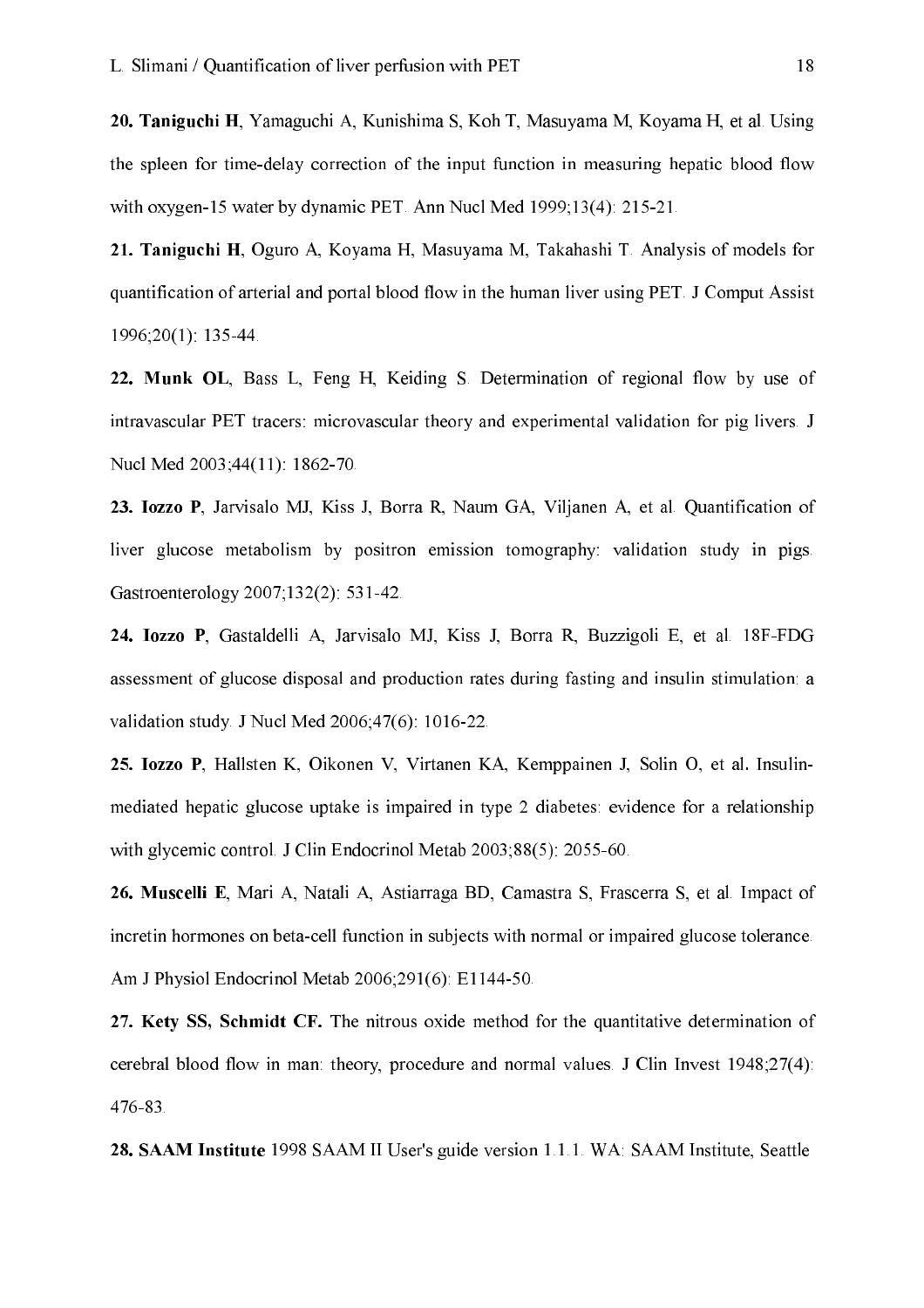29. Cobelli, C, Foster D, and Toffolo G. Tracer Kinetics in Biomedical Research: From Data to Model. New York: Kluwer Academic/Plenum. 2001.

30. Bland JM, Altman DG. Statistical methods for assessing agreement between two methods of clinical measurement. Lancet 1986;1(8476): 307-10.

31. Keiding S. Munk OL, Vilstrup H. Nielsen DT, Roelsgaard K. Bass L. Hepatic microcirculation assessed by positron emission tomography of first pass ammonia metabolism in porcine liver. Liver international 2005;25: 171-176.

32. Sherman I A, Dlugosz J A, Barker F, Sadeghi F M, Pang K S. Dynamics of arterial and portal venous flow interactions in perfused rat liver: an intravital microscopic study. Am J Physiol 1996;271: G201-10.

33. Doi R, Inoue K, Kogire M, et al. Simultaneous measurement of hepatic arterial and portal venous flows by transit time ultrasonic volume flowmetry. Surg Gynecol Obstet 1988;167: 65-69.

34. Kleber G, Steudel N, Behrmann C, et al. Hepatic arteriel flow volume and reserve in patients with cirrhosis: use of intra-arteriel Doppler and adenosine infusion. Gastroenterology 1999;116:906-914.

35. Hubner GH, Steudel N, Kleber G, Behrmann C, Lotterer E, Fleig WE. Hepatic arteriel blood flow velocities: assessment by transcutaneous and intravascular Doppler sonography. J Hepatol 2000;32: 893-899.

36. Materne R, Van Beers BE, Smith AM, Leconte I, Jamart J, Dehoux JP, et al. Noninvasive quantification of liver perfusion with dynamic computed tomography and a dualinput one-compartmental model. Clin Sci (Lond) 2000;99(6): 517-25.

37. Satake S, Moore MC, Igawa K, Converse M, Farmer B, Neal DW, et al. Direct and indirect effects of insulin on glucose uptake and storage by the liver. Diabetes 2002;51(6):  $1663 - 71$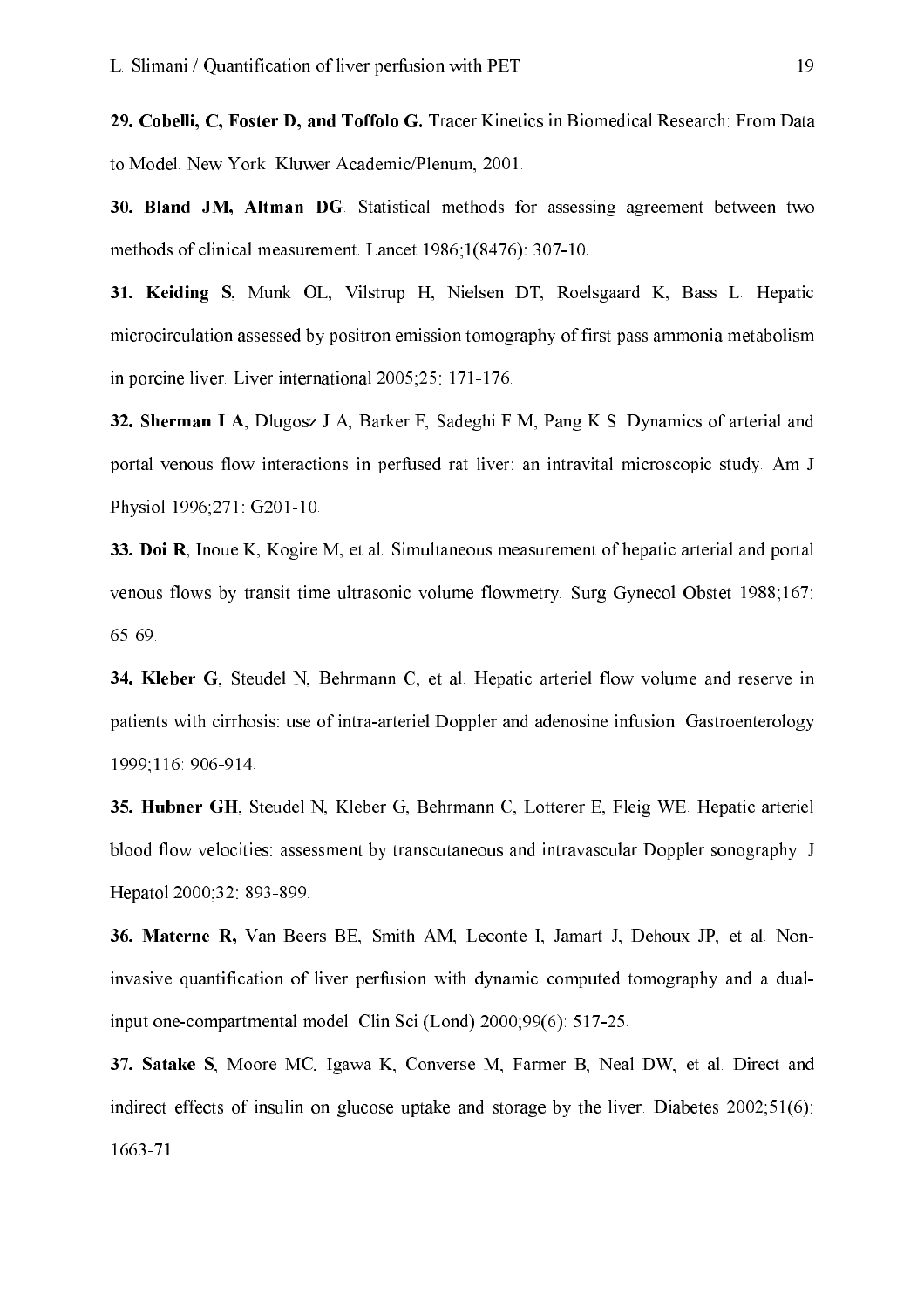38. Simonsen L, Coker R, A L Mulla N, Kjaer M, Bulow J. The effect of insulin and glucagon on splanchnic oxygen consumption. Liver  $2002:22(6)$ : 459-66.

39. Capaldo B, Gastaldelli A, Antoniello S, Auletta M, Pardo F, Ciociaro D, et al. Splanchnic and leg substrate exchange after ingestion of a natural mixed meal in humans. Diabetes 1999;48(5): 958-66

40. Jakob SM, Tenhunen JJ, Laitinen S, Heino A, Alhava E, Takala J. Effects of systemic arterial hypoperfusion on splanchnic hemodynamics and hepatic arterial buffer response in pigs. Am J Physiol Gastrointest Liver Physiol 2001;280(5): G819-27

41. Seifalian AM, El-Desoky A, Davidson BR. Hepatic indocyanine green uptake and excretion in a rabbit model of steatosis. Eur Surg Res 2001;33(3): 193-201.

42. Lautt WW. Relationship between hepatic blood flow and overall metabolism: the hepatic arterial buffer response. Fed Proc 1983;42(6): 1662-6.

43. Kakkos SK, Yarmenitis SD, Tsamandas AC, Gogos CA, Kalfarentzos F. Fatty liver in obesity: relation to Doppler perfusion index measurement of the liver. Scand J Gastroenterol  $2000;35(9)$ : 976-80.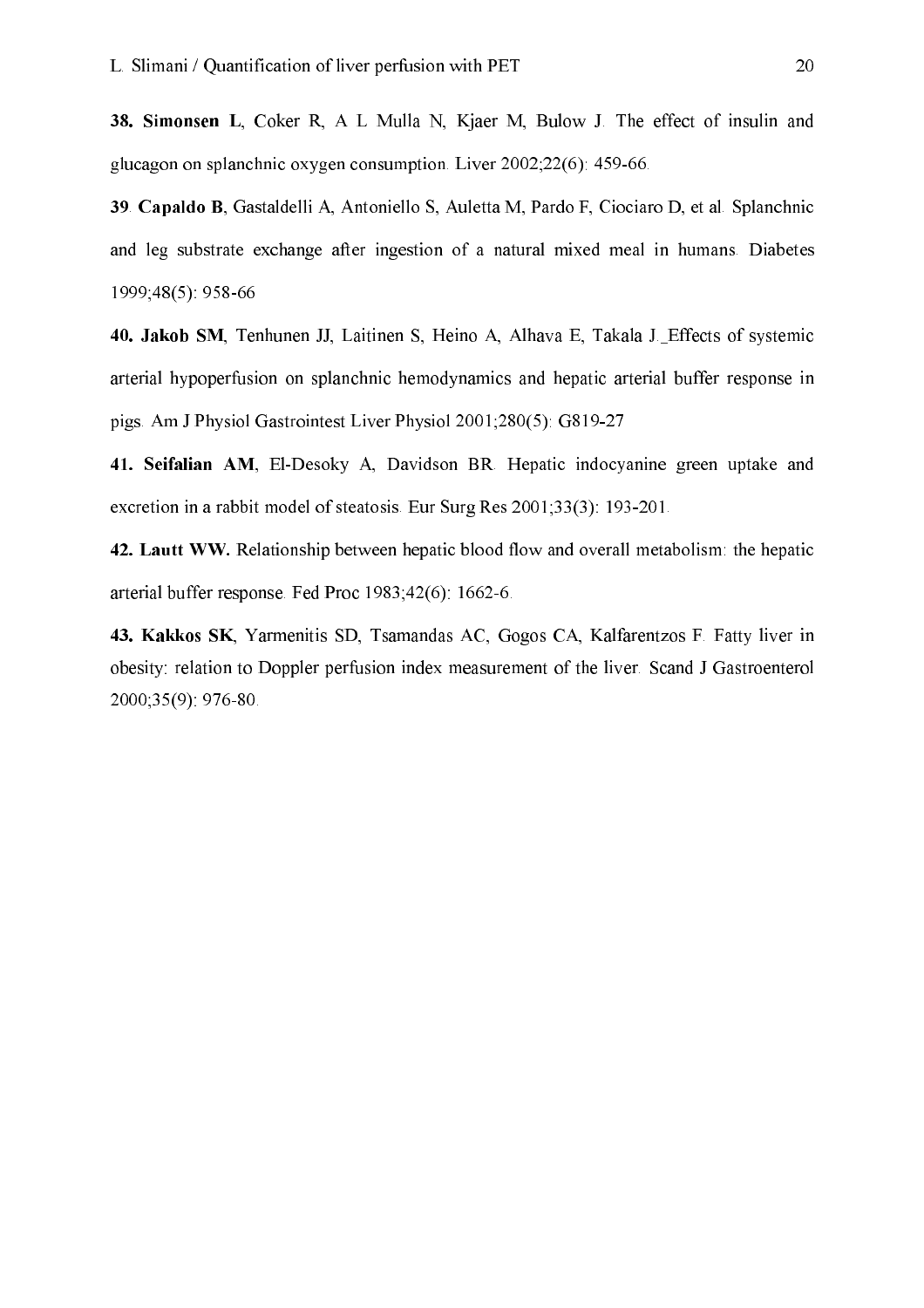| Study number                                                                                         | $F_a$<br>(ml/min/ml) | $\bm{F}_p$<br>(ml/min/ml) | $V_{\theta}$<br>(ml/ml) | $V_L$           |
|------------------------------------------------------------------------------------------------------|----------------------|---------------------------|-------------------------|-----------------|
| $\mathbf{1}$                                                                                         | 0.19                 | 1.64                      | 0.08                    | 0.66            |
|                                                                                                      | (44)                 | (13)                      | (7)                     | (13)            |
| $\overline{2}$                                                                                       | 0.17                 | 1.75                      | 0.23                    | 0.67            |
|                                                                                                      | (29)                 | (14)                      | (6)                     | (5)             |
| 3                                                                                                    | 0.06                 | 1.08                      | 0.13                    | 0.66            |
|                                                                                                      | (55)                 | (7)                       | (5)                     | (4)             |
| $\overline{4}$                                                                                       | 0.13                 | 1.46                      | 0.09                    | 0.7             |
|                                                                                                      | (23)                 | (8)                       | (7)                     | (4)             |
| 5                                                                                                    | 0.14                 | 1.19                      | 0.12                    | 0.64            |
|                                                                                                      | (23)                 | (7)                       | (6)                     | (5)             |
| 6                                                                                                    | 0.20                 | 1.04                      | 0.1                     | 0.71            |
|                                                                                                      | (57)                 | (20)                      | (6)                     | (19)            |
| $\overline{7}$                                                                                       | 0.06                 | 1.25                      | 0.11                    | 0.67            |
|                                                                                                      | (53)                 | (12)                      | (6)                     | (9)             |
| 8                                                                                                    | 0.29                 | 0.57                      | 0.027                   | 0.63            |
|                                                                                                      | (52)                 | (22)                      | (7)                     | (5)             |
| 9                                                                                                    | 0.14                 | 0.59                      | 0.034                   | 0.66            |
|                                                                                                      | (56)                 | (66)                      | (9)                     | (5)             |
| 10                                                                                                   | ÷,                   | 1.04                      | 0.07                    | 0.70            |
|                                                                                                      |                      | (5)                       | (6)                     | (4)             |
| 11                                                                                                   | 0.04                 | 1.08                      | 0.06                    | 0.70            |
|                                                                                                      | (52)                 | (10)                      | (6)                     | (9)             |
| 12                                                                                                   | 0.15                 | 0.91                      | 0.04                    | 0.66            |
|                                                                                                      | (35)                 | (12)                      | (7)                     | (11)            |
| 13                                                                                                   | 0.20                 | 0.94                      | 0.057                   | 0.72            |
|                                                                                                      | (43)                 | (5)                       | (6)                     | (4)             |
| 14                                                                                                   | 0.21                 | 1.01                      | 0.035                   | 0.68            |
|                                                                                                      | (36)                 | (5)                       | (7)                     | (3)             |
| $Mean \pm SD$                                                                                        | $0.15 \pm 0.07$      | $1.11 \pm 0.34$           | $0.085 \pm 0.054$       | $0.67 \pm 0.03$ |
| Values presented are benatic artery flow $(F)$ portal vein flow $(F)$ benatic blood fraction $(V_0)$ |                      |                           |                         |                 |

Table 1. Individual model parameters

Values presented are hepatic artery flow  $(F_a)$ , portal vein flow  $(F_p)$ , hepatic blood fraction  $(V_0)$ and distribution volume  $(V_L)$ . Values in parenthesis represent parameter precision expressed as a percent (%) coefficient of variation.  $F_a$  in pig 10 could not be estimated.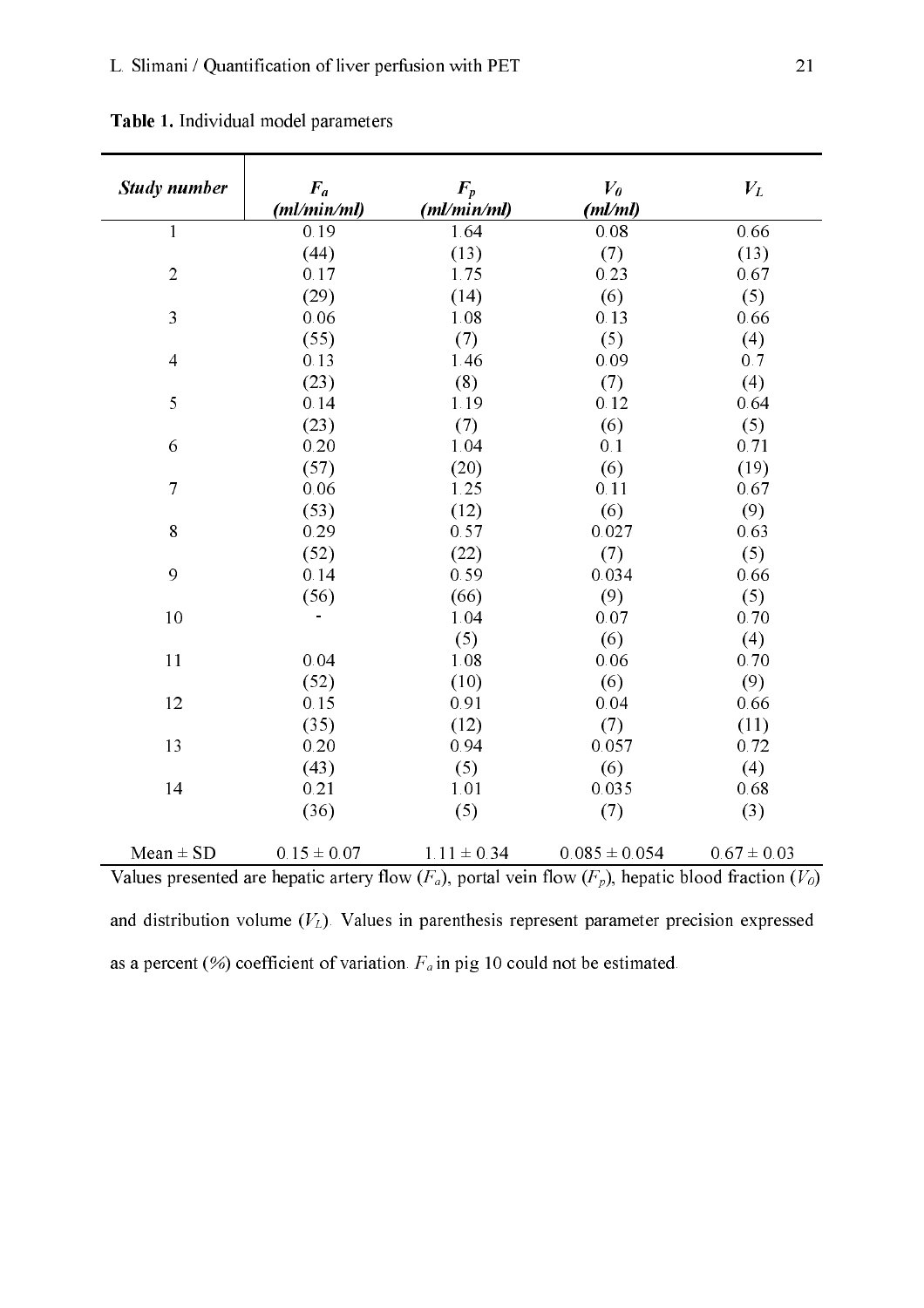#### **Figure legends**

Figure 1. Single input model used to estimate liver perfusion. In the model, the whole liver with extra-vascular space, capillaries and cells is simplified as a single compartment. Perfusion from the hepatic artery is represented by  $F_a$  and portal vein blood perfusion is represented by  $F_p$ . The organ outflow rate constant (k) is given by the sum  $F_a + F_p$ . C<sub>A</sub>(t), C<sub>V</sub>(t) and  $C_{I}(t)$  represent  $\int_{0}^{15}O\left[H_{2}O\right]$  concentrations in the artery, portal vein and liver compartments, respectively.  $C_G$  represents  $\int_0^{15} O[H_2O]$  concentration from a notional gut compartment (gastrointestinal organs) here defined as portal organ compartment which is assumed to drain into the portal vein.

**Figure 2.** Graphical method used to calculate the time delay  $(\Delta t)$  between the arterial sampling site and the liver.

**Figure 3.** Typical liver  $\int_0^{15} O \left( H_2 O \right)$  time-activity curves as measured in arterial, portal venous blood and in the organ in pig 1. Symbols indicate the measured values, fitted lines are the model-predicted tracer kinetics in each compartment.

Figure 4. Bland-Altman plots, showing the agreement of ultrasonography and PET estimates of total liver perfusion (k), hepatic arterial ( $F_a$ ) and portal venous perfusion ( $F_p$ ). The x-axis and y-axis give mean values, and absolute differences between the two methods.

Figure 5. Sensitivity of hepatic arterial and portal perfusion to variations in the distribution volume  $(V_L)$  and blood fraction  $(V_0)$  in the selected liver region of interest.

Figure 6. Significant relationship between portal venous, but not hepatic arterial perfusion and endogenous glucose production.

Figure 7. Significant associations between portal liver perfusion and arterial lactate, free fatty acid, and triglyceride levels.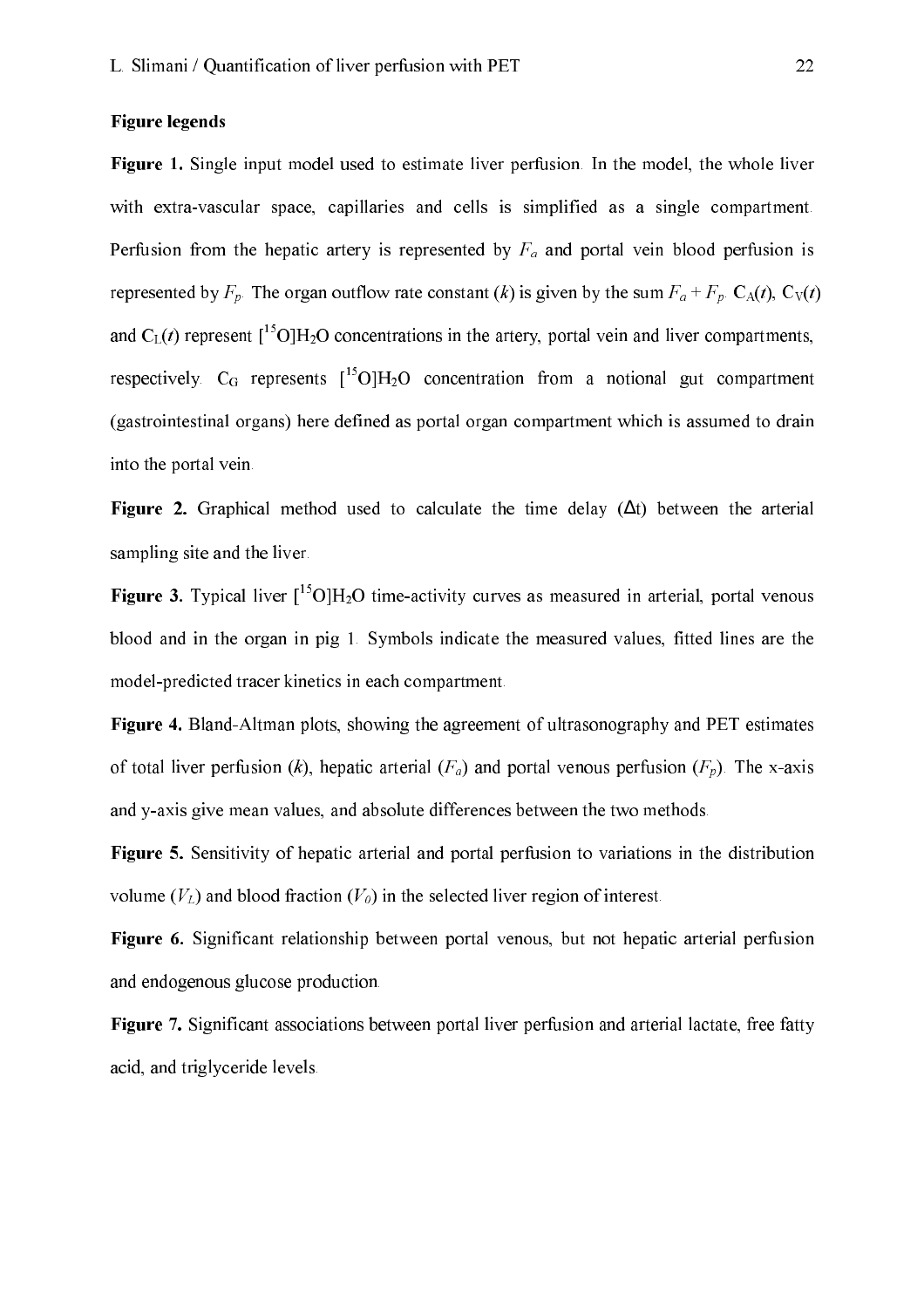



Figure 2.

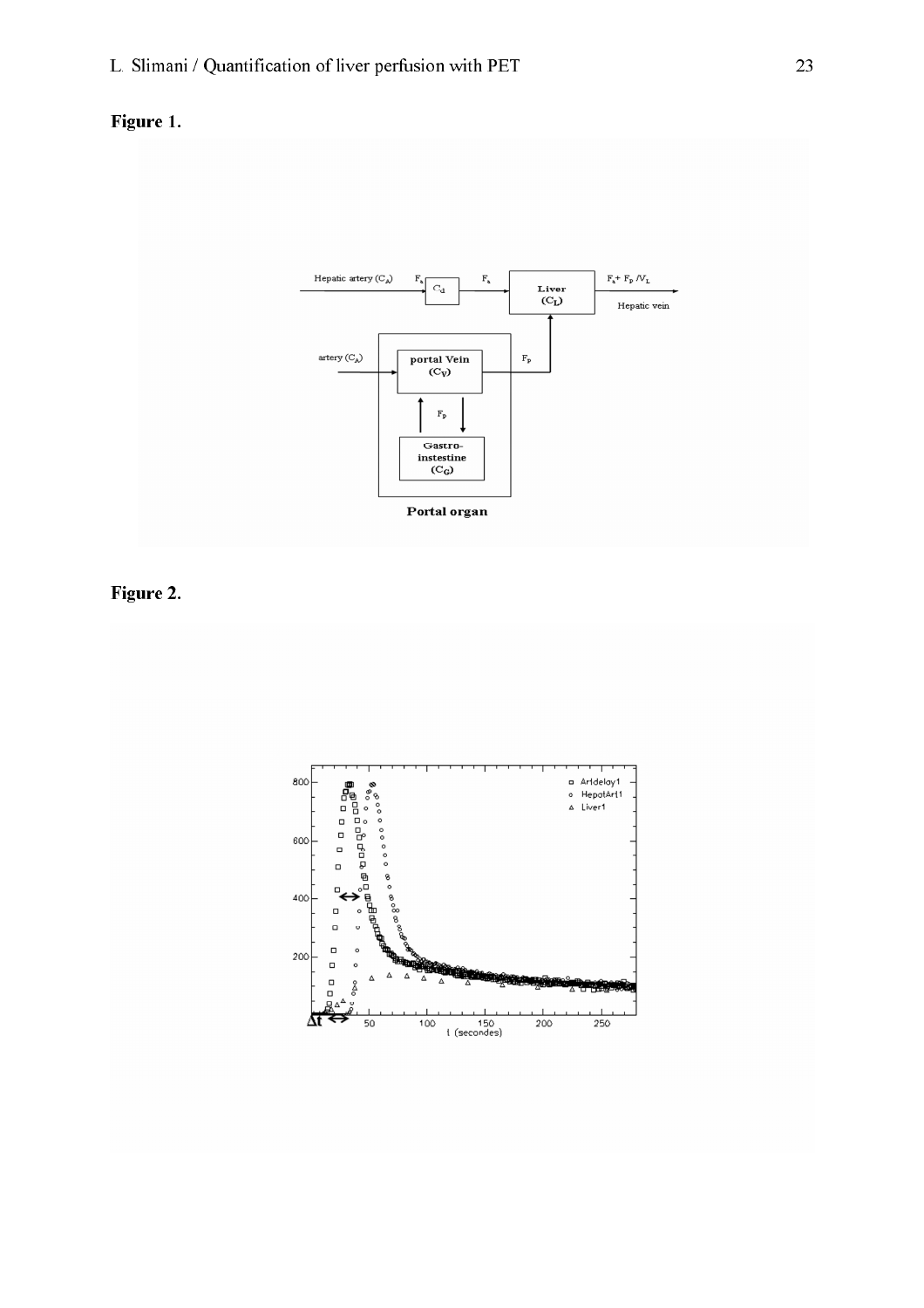

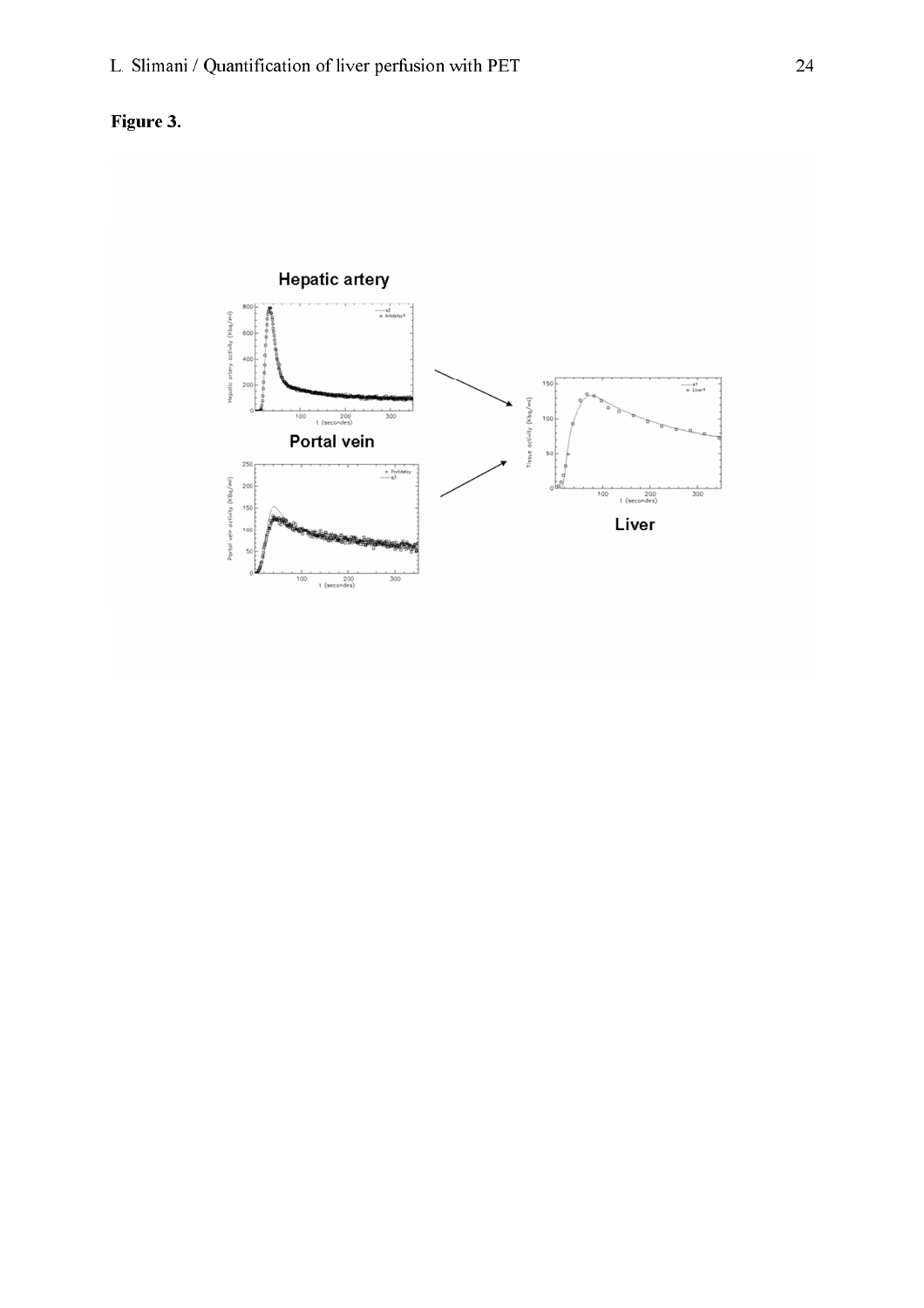

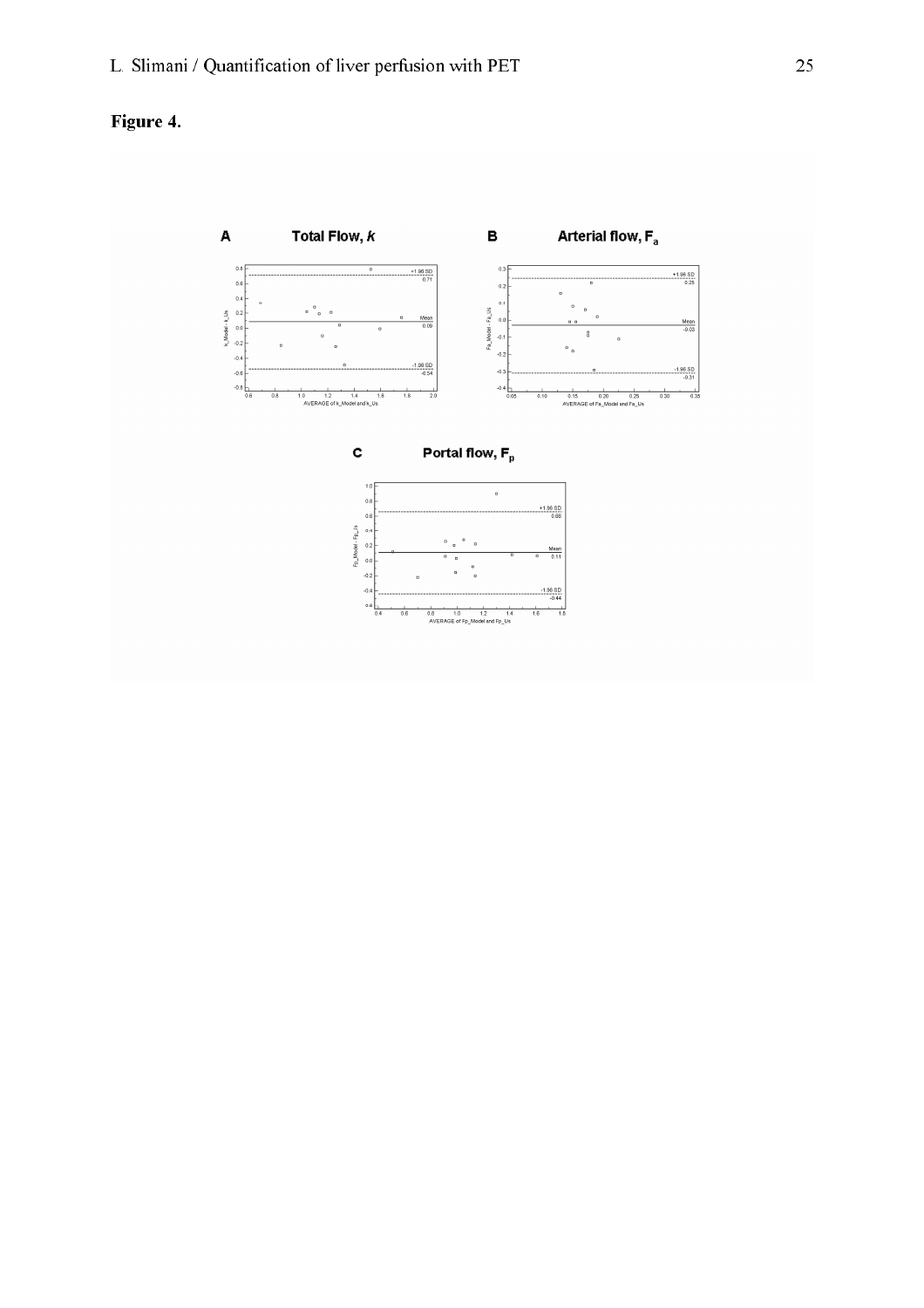

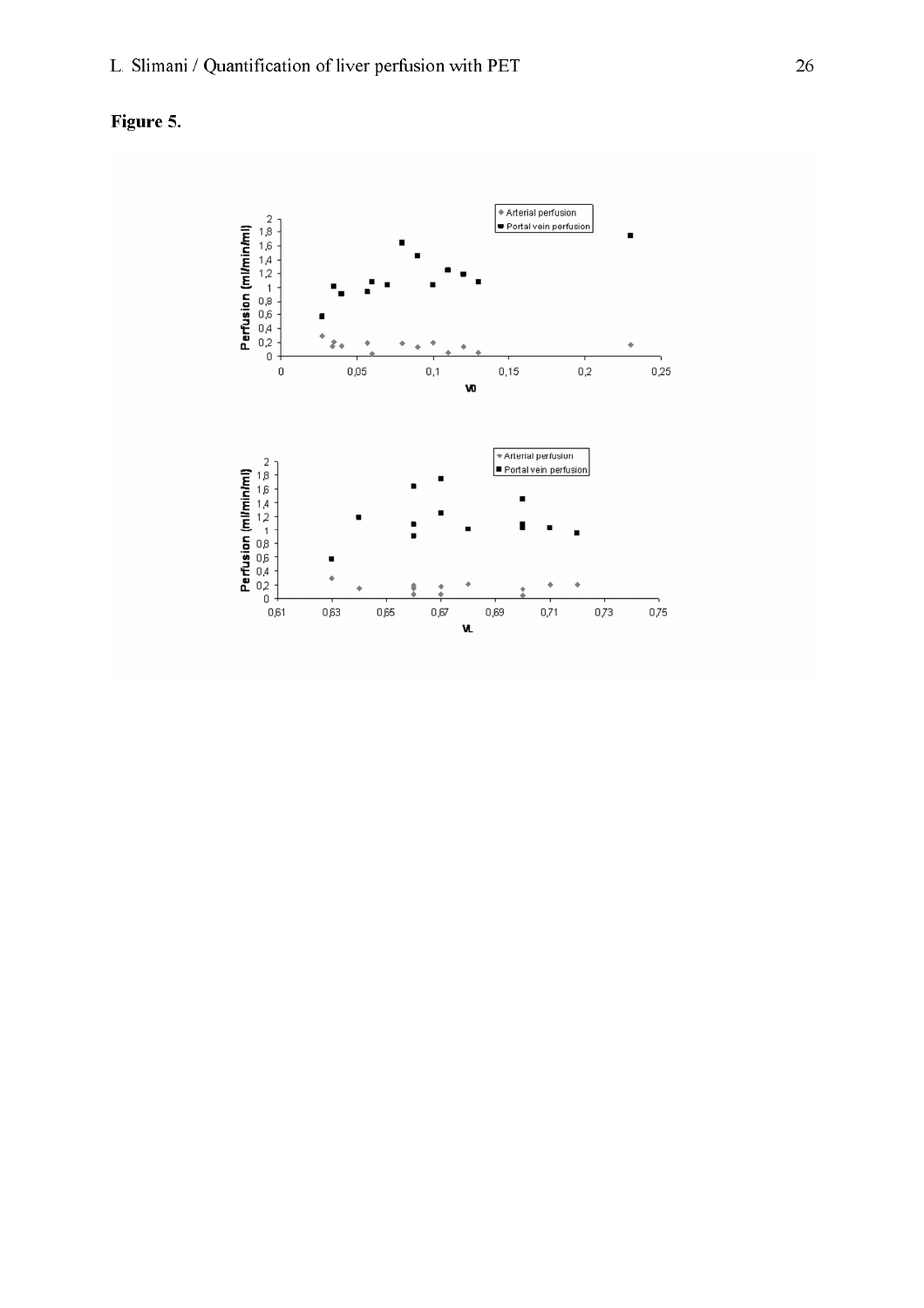Figure 6.